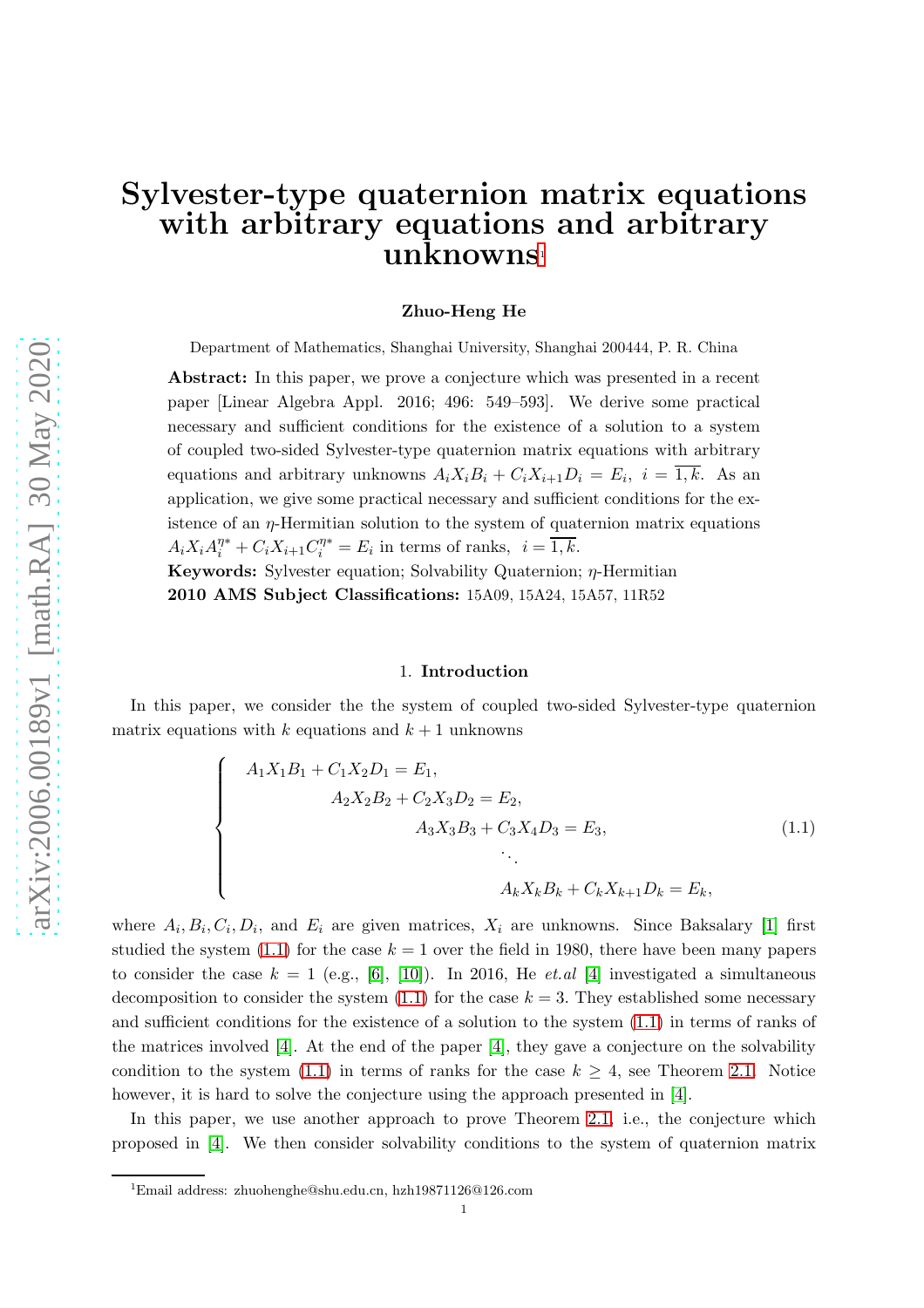equations involving  $\eta$ -Hermicity

<span id="page-1-1"></span>
$$
\begin{cases}\nA_1 X_1 A_1^{\eta *} + C_1 X_2 C_1^{\eta *} = E_1, \\
A_2 X_2 A_2^{\eta *} + C_2 X_3 C_2^{\eta *} = E_2, \\
A_3 X_3 A_3^{\eta *} + C_3 X_4 C_3^{\eta *} = E_3, \\
\vdots \\
A_k X_k A_k^{\eta *} + C_k X_{k+1} C_k^{\eta *} = E_k,\n\end{cases} \quad X_i = X_i^{\eta *}.
$$
\n(1.2)

The remainder of this paper is organized as follows. In Section 2, we give the main result of this paper. We derive some practical necessary and sufficient conditions for the existence of a solution to the system [\(1.1\)](#page-0-1). In Section 3, we give the proof of Theorem [2.1.](#page-1-0) In Section 4, we derive some practical necessary and sufficient conditions for the existence of an  $\eta$ -Hermitian solution to the system [\(1.2\)](#page-1-1) in terms of ranks, see Theorem [4.1.](#page-20-0)

Let R and  $\mathbb{H}^{m \times n}$  stand, respectively, for the real field and the space of all  $m \times n$  matrices over the real quaternion algebra

$$
\mathbb{H} = \{a_0 + a_1 \mathbf{i} + a_2 \mathbf{j} + a_3 \mathbf{k} | \mathbf{i}^2 = \mathbf{j}^2 = \mathbf{k}^2 = \mathbf{i} \mathbf{j} \mathbf{k} = -1, a_0, a_1, a_2, a_3 \in \mathbb{R} \}.
$$

The symbols  $r(A)$  and  $A^*$  stand for the rank of a given quaternion matrix A and the conjugate transpose of A and the transposed of A, respectively. I and 0 are the identity matrix and zero matrix with appropriate sizes, respectively. The Moore-Penrose inverse  $A^{\dagger}$  of a quaternion matrix A, is defined to be the unique matrix  $A^{\dagger}$ , such that

(i) 
$$
AA^{\dagger}A = A
$$
, (ii)  $A^{\dagger}AA^{\dagger} = A^{\dagger}$ , (iii)  $(AA^{\dagger})^* = AA^{\dagger}$ , (iv)  $(A^{\dagger}A)^* = A^{\dagger}A$ .

Furthermore,  $L_A$  and  $R_A$  stand for the projectors  $L_A = I - A^{\dagger}A$  and  $R_A = I - AA^{\dagger}$  induced by A, respectively. For more definitions and properties of quaternions, we refer the reader to the book [\[7\]](#page-22-2).

#### <span id="page-1-3"></span><span id="page-1-2"></span>2. The main result

In this section, we give some practical necessary and sufficient conditions for the existence of a solution to the system [\(1.1\)](#page-0-1) in terms of ranks.

<span id="page-1-0"></span>**Theorem 2.1.** *The system* [\(1.1\)](#page-0-1) *is consistent if and only if the following*  $2k(k+1)$  *rank equalities hold for all*  $i = 1, ..., k$  *and*  $1 \leq m < n \leq k$ 

$$
r\left(A_i \quad E_i \quad C_i\right) = r\left(A_i \quad C_i\right), \ r\left(\begin{matrix} B_i \\ E_i \\ D_i\end{matrix}\right) = r\left(\begin{matrix} B_i \\ D_i\end{matrix}\right), \tag{2.1}
$$

$$
r\begin{pmatrix} A_i & E_i \\ 0 & D_i \end{pmatrix} = r(A_i) + r(D_i), \ r\begin{pmatrix} B_i & 0 \\ E_i & C_i \end{pmatrix} = r(B_i) + r(C_i), \tag{2.2}
$$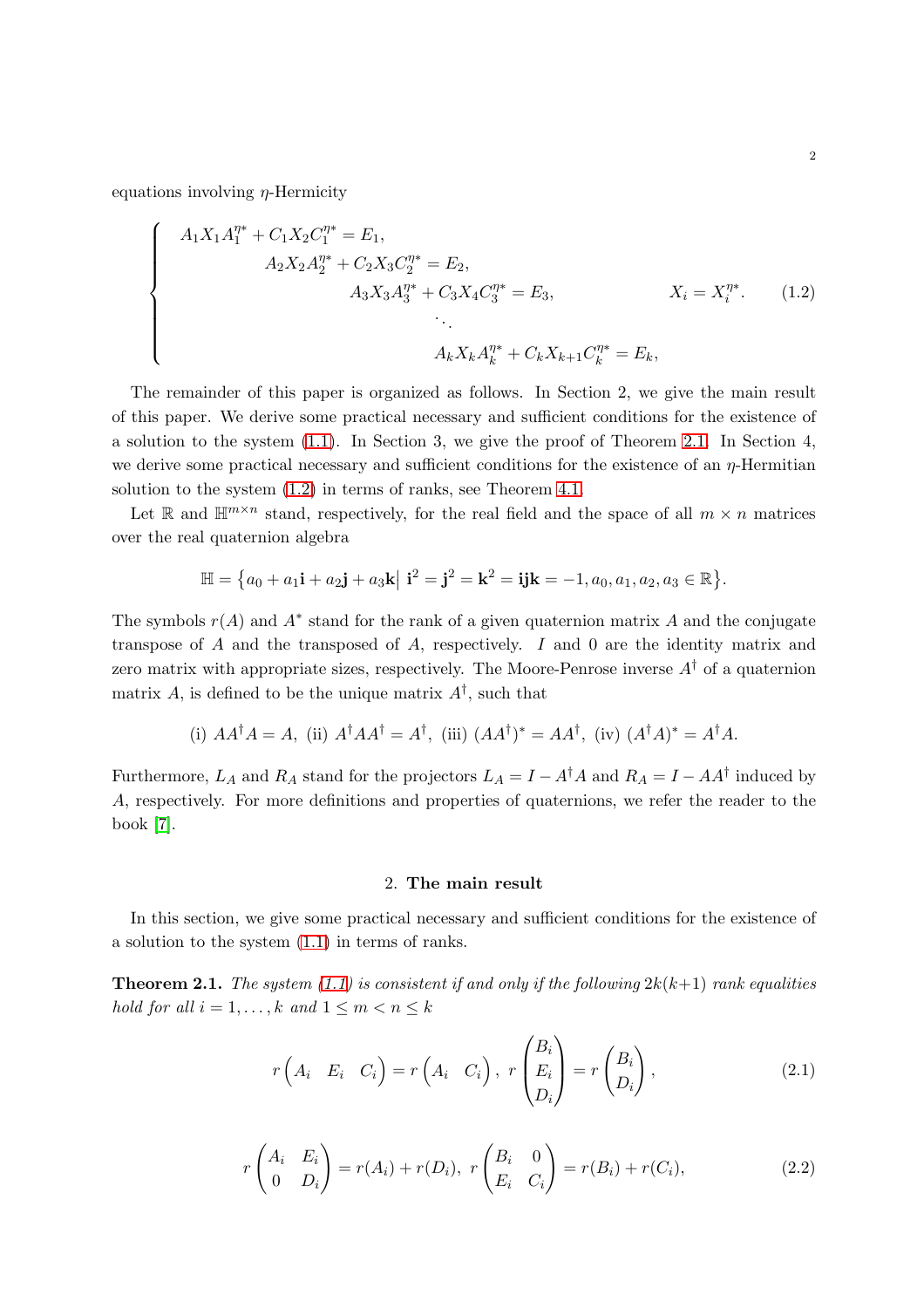r Am Em Cm D<sup>m</sup> Bm+1 Am+1 −Em+1 Cm+1 *. . . . . . . . .* A<sup>n</sup> (−1)n−mE<sup>n</sup> C<sup>n</sup> = r Am Cm Am+1 Cm+1 *. . . . . .* An Cn + r D<sup>m</sup> Bm+1 Dm+1 Bm+2 *. . . . . .* Dn−<sup>1</sup> B<sup>n</sup> , (2.3)

<span id="page-2-2"></span><span id="page-2-0"></span>
$$
r\begin{pmatrix}B_m & C_m & & & & \\ E_m & C_m & & & & \\ D_m & B_{m+1} & \cdot & & & \\ & & & & & \\ & & & & & \\ & & & & & \\ & & & & & \\ & & & & & \\ & & & & & \\ & & & & & \\ & & & & & \\ & & & & & \\ & & & & & \\ & & & & & \\ & & & & & \\ & & & & & \\ & & & & & \\ & & & & & \\ & & & & & \\ & & & & & \\ & & & & & \\ & & & & & \\ & & & & & \\ & & & & & \\ & & & & & \\ & & & & & \\ & & & & & \\ & & & & & \\ & & & & & \\ & & & & & \\ & & & & & \\ & & & & & \\ & & & & & \\ & & & & & & \\ & & & & & & \\ & & & & & & \\ & & & & & & \\ & & & & & & \\ & & & & & & \\ & & & & & & \\ & & & & & & \\ & & & & & & \\ & & & & & & \\ & & & & & &
$$

r Am Em Cm D<sup>m</sup> Bm+1 Am+1 −Em+1 *. . .* Dm+1 *. . .* <sup>B</sup><sup>n</sup> *. . .* (−1)n−mE<sup>n</sup> Dn = r Am Cm Am+1 Cm+1 *. . . . . .* An−<sup>1</sup> Cn−<sup>1</sup> An <sup>+</sup> <sup>r</sup> D<sup>m</sup> Bm+1 Dm+1 Bm+2 *. . . . . .* Dn−<sup>1</sup> B<sup>n</sup> Dn , (2.5)

$$
r\begin{pmatrix}B_m & C_m & & & & \\ E_m & C_m & B_{m+1} & C_{m+1} & & \\ & A_{m+1} & -E_{m+1} & C_{m+1} & & \\ & \ddots & \ddots & \ddots & \ddots & \\ & A_n & (-1)^{n-m} E_n & C_n \end{pmatrix}
$$
\n
$$
= r\begin{pmatrix}C_m & & & & & \\ A_{m+1} & C_{m+1} & & & \\ & A_{m+2} & C_{m+2} & & \\ & \ddots & \ddots & \ddots & \\ & \ddots & \ddots & \ddots & \\ & & A_n & C_n \end{pmatrix} + r\begin{pmatrix}B_m & & & & & \\ D_{m+1} & B_{m+1} & & & \\ & D_{m+2} & B_{m+2} & & \\ & \ddots & \ddots & \ddots & \\ & & D_{n-1} & B_n \end{pmatrix},\tag{2.6}
$$

*where the blank entries in [\(2.3\)](#page-2-0)-[\(2.6\)](#page-2-1) are all zeros.*

### <span id="page-2-3"></span><span id="page-2-1"></span>3. Proof of Theorem [2.1](#page-1-0)

In this section, we give the proof of Theorem [2.1.](#page-1-0) We proceed with the proof by induction. Lemma [3.1](#page-3-0) proves Theorem [2.1](#page-1-0) for the case  $k = 1$ .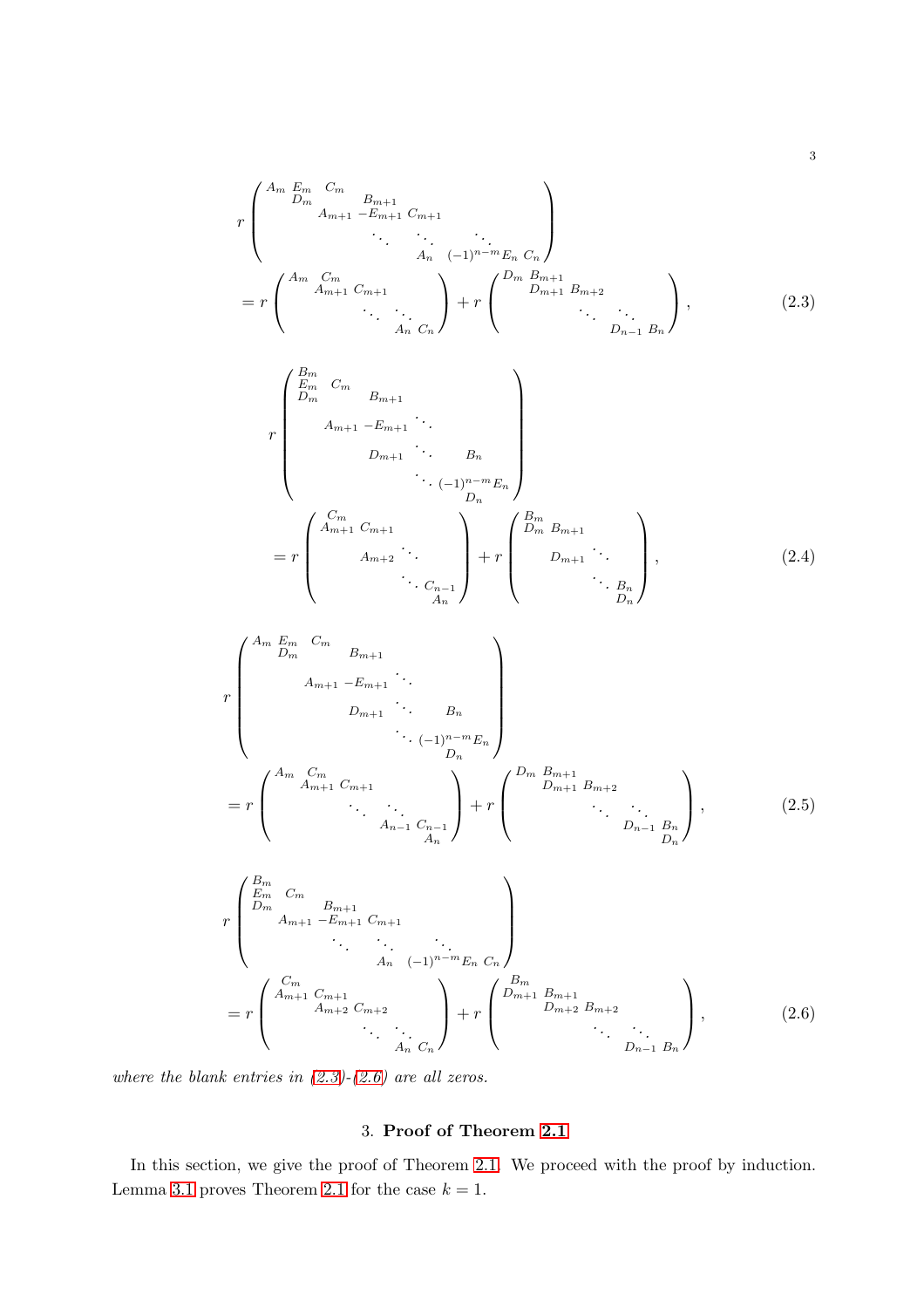<span id="page-3-0"></span>Lemma 3.1. *(*[\[1\]](#page-21-0)*,* [\[6\]](#page-22-0)*,* [\[10\]](#page-22-1)*) Consider the quaternion matrix equation*

<span id="page-3-2"></span><span id="page-3-1"></span>
$$
A_1 X_1 B_1 + C_1 X_2 D_1 = E_1. \tag{3.1}
$$

Let  $M_1 = R_{A_1}C_1$ ,  $N_1 = D_1L_{B_1}$ ,  $S_1 = C_1L_{M_1}$ . Then the following statements are equivalent: *(1) Equation [\(3.1\)](#page-3-1) is consistent. (2)*

$$
R_{M_1}R_{A_1}E = 0, EL_BL_{N_1} = 0, R_{A_1}E_1L_{D_1} = 0, R_{C_1}E_1L_{B_1} = 0.
$$
\n(3.2)

*(3)*

$$
r(A_1 \t E_1 \t C_1) = r(A_1 \t C_1), \r \begin{pmatrix} B_1 \\ E_1 \\ D_1 \end{pmatrix} = r \begin{pmatrix} B_1 \\ D_1 \end{pmatrix},
$$
 (3.3)

$$
r\begin{pmatrix} A_1 & E_1 \\ 0 & D_1 \end{pmatrix} = r(A_1) + r(D_1), \ r\begin{pmatrix} B_1 & 0 \\ E_1 & C_1 \end{pmatrix} = r(B_1) + r(C_1). \tag{3.4}
$$

*In this case, the general solution to [\(3.1\)](#page-3-1) can be expressed as*

$$
X_1 = A_1^{\dagger} E_1 B_1^{\dagger} - A_1^{\dagger} C_1 M_1^{\dagger} E_1 B_1^{\dagger} - A_1^{\dagger} S_1 C_1^{\dagger} E_1 N_1^{\dagger} D_1 B_1^{\dagger} - A_1^{\dagger} S_1 Y_1 R_{N_1} D_1 B_1^{\dagger} + L_{A_1} Y_2 + Y_3 R_{B_1},\tag{3.5}
$$

$$
X_2 = M_1^{\dagger} E_1 D_1^{\dagger} + S_1^{\dagger} S_1 C_1^{\dagger} E_1 N_1^{\dagger} + L_{M_1} L_{S_1} Y_4 + Y_5 R_{D_1} + L_{M_1} Y_1 R_{N_1},\tag{3.6}
$$

*where* Y1, Y2, Y3, Y4, Y<sup>5</sup> *are arbitrary matrices over* H *with appropriate sizes. As a special case of [\(3.1\)](#page-3-1), the matrix equation*

<span id="page-3-3"></span>
$$
A_1 X_1 + X_2 D_1 = E_1 \tag{3.7}
$$

*is consistent if and only if*

<span id="page-3-5"></span><span id="page-3-4"></span>
$$
R_{A_1}E_1L_{D_1} = 0.\t\t(3.8)
$$

To simplify the ranks of the proof of Theorem [2.1,](#page-1-0) we need the following lemma.

<span id="page-3-6"></span>**Lemma 3.2.** [5]. Let 
$$
A \in \mathbb{H}^{m \times n}
$$
,  $B \in \mathbb{H}^{m \times k}$ , and  $C \in \mathbb{H}^{l \times n}$  be given. Then  
\n(1)  $r(A) + r(R_A B) = r(B) + r(R_B A) = r(A \mid B)$ .  
\n(2)  $r(A) + r(C L_A) = r(C) + r(A L_C) = r\begin{pmatrix} A \\ C \end{pmatrix}$ .

Now we give the proof of Theorem [2.1.](#page-1-0)

**Proof of Theorem [2.1:](#page-1-0)** We proceed with the proof by induction. If  $k = 1$ , then the system  $(1.1)$  becomes the equation  $(3.1)$  and the rank equalities  $(2.1)-(2.6)$  $(2.1)-(2.6)$  become  $(3.3)-(3.4)$  $(3.3)-(3.4)$ . Hence, the statement is true if  $k = 1$ .

Suppose the statement is true when the number of the equations is  $k - 1$ . We show by induction that it is true for the number of the equations  $k$ .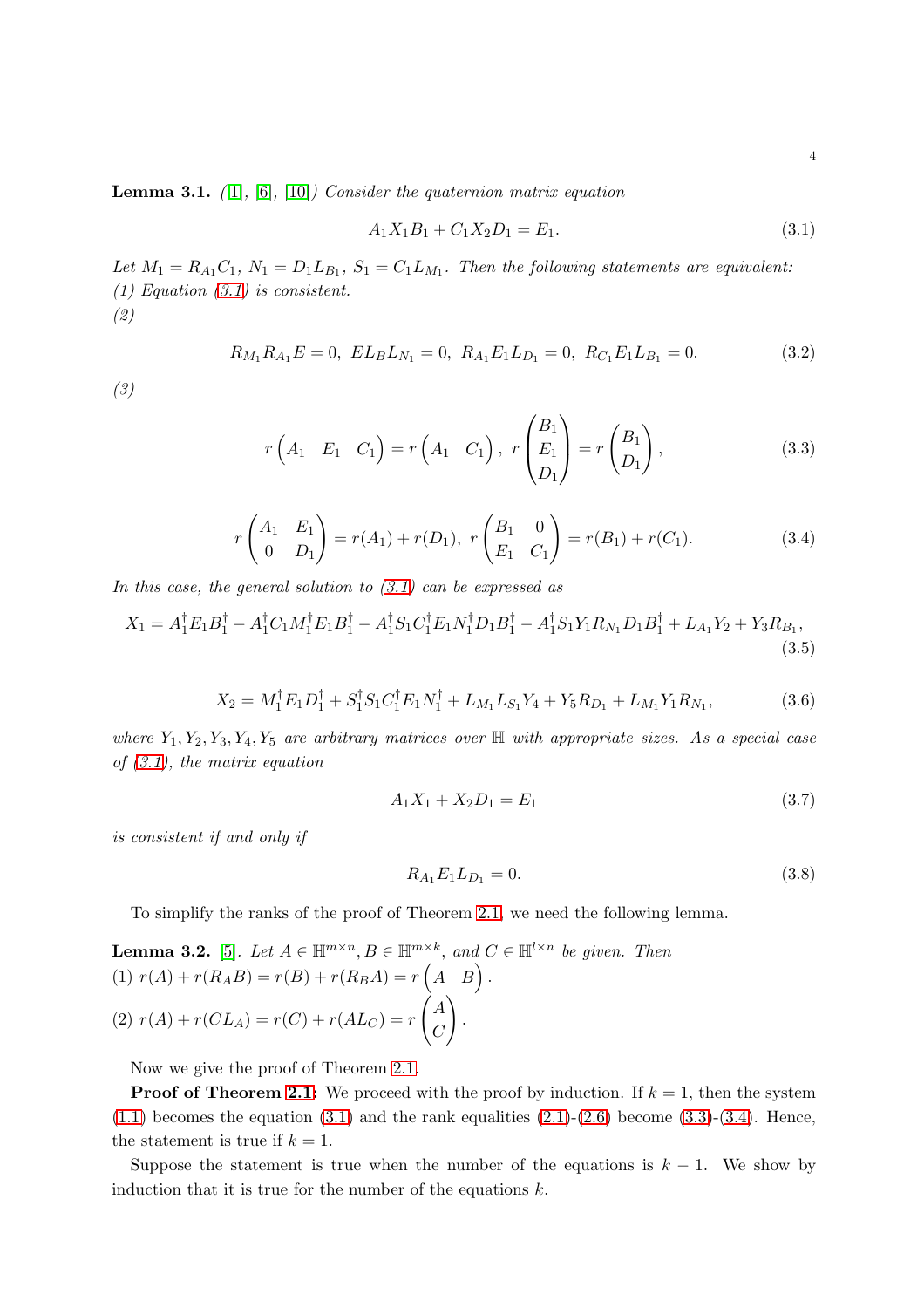We separate the system  $(1.1)$  into k parts

<span id="page-4-0"></span>
$$
A_1 X_1 B_1 + C_1 X_2 D_1 = E_1,\tag{3.9}
$$

$$
A_2 X_2 B_2 + C_2 X_3 D_2 = E_2, \t\t(3.10)
$$

$$
A_3 X_3 B_3 + C_3 X_4 D_3 = E_3,\tag{3.11}
$$

<span id="page-4-1"></span>
$$
\vdots
$$
  

$$
A_k X_k B_k + C_k X_{k+1} D_k = E_k.
$$
 (3.12)

It following from Lemma [3.1](#page-3-0) that the equations [\(3.9\)](#page-4-0)-[\(3.12\)](#page-4-1) are consistent if and only if the rank equalities [\(2.1\)](#page-1-2) and [\(2.2\)](#page-1-3) hold. The general solution to the equation

$$
A_i X_i B_i + C_i X_{i+1} D_i = E_i \tag{3.13}
$$

can be expressed as

$$
X_i = A_i^{\dagger} E_i B_i^{\dagger} - A_i^{\dagger} C_i M_i^{\dagger} E_i B_i^{\dagger} - A_i^{\dagger} S_i C_i^{\dagger} E_i N_i^{\dagger} D_i B_i^{\dagger} - A_i^{\dagger} S_i Y_i R_{N_i} D_i B_i^{\dagger} + L_{A_i} Z_1^{(i)} + Z_2^{(i)} R_{B_i},
$$
\n(3.14)

$$
X_{i+1} = M_i^{\dagger} E_i D_i^{\dagger} + S_i^{\dagger} S_i C_i^{\dagger} E_i N_i^{\dagger} + L_{M_i} L_{S_i} Z_3^{(i)} + Z_4^{(i)} R_{D_i} + L_{M_i} Y_i R_{N_i},\tag{3.15}
$$

where

$$
M_i = R_{A_i} C_i, \ N_i = D_i L_{B_i}, \ S_i = C_i L_{M_i}, \tag{3.16}
$$

and  $Y_i, Z_1^{(i)}, Z_2^{(i)}, Z_3^{(i)}, Z_4^{(i)}$  are arbitrary matrices over  $\mathbb H$  with appropriate sizes.

<span id="page-4-3"></span><span id="page-4-2"></span> $\mathcal{L}^{\mathcal{L}}$ 

Let  $X_{i+1}$  in the *i*th equation be equal to  $X_{i+1}$  in the  $(i+1)$ th equation for every  $i = 1, \ldots, k-1$ . Then, we have the following system

$$
\begin{cases}\n\left(L_{M_1}L_{S_1} - L_{A_2}\right) \begin{pmatrix} Z_3^{(1)} \\ Z_1^{(2)} \end{pmatrix} + \left(Z_4^{(1)} \quad Z_2^{(2)}\right) \begin{pmatrix} R_{D_1} \\ -R_{B_2} \end{pmatrix} = F_1 - L_{M_1}Y_1R_{N_1} - A_2^{\dagger}S_2Y_2R_{N_2}D_2B_2^{\dagger}, \\
\left(L_{M_2}L_{S_2} \quad -L_{A_3}\right) \begin{pmatrix} Z_3^{(2)} \\ Z_1^{(3)} \end{pmatrix} + \left(Z_4^{(2)} \quad Z_2^{(3)}\right) \begin{pmatrix} R_{D_2} \\ -R_{B_3} \end{pmatrix} = F_2 - L_{M_2}Y_2R_{N_2} - A_3^{\dagger}S_3Y_3R_{N_3}D_3B_3^{\dagger}, \\
\vdots \\
\left(L_{M_j}L_{S_j} \quad -L_{A_{j+1}}\right) \begin{pmatrix} Z_3^{(j)} \\ Z_1^{(j+1)} \end{pmatrix} + \left(Z_4^{(j)} \quad Z_2^{(j+1)}\right) \begin{pmatrix} R_{D_j} \\ -R_{B_{j+1}} \end{pmatrix} = F_j - L_{M_j}Y_jR_{N_j} - A_{j+1}^{\dagger}S_{j+1}Y_{j+1}R_{N_{j+1}}D_{j+1}B_{j+1}^{\dagger}, \\
\vdots \\
\left(L_{M_{k-1}}L_{S_{k-1}} \quad -L_{A_k}\right) \begin{pmatrix} Z_3^{(k-1)} \\ Z_1^{(k)} \end{pmatrix} + \left(Z_4^{(k-1)} \quad Z_2^{(k)}\right) \begin{pmatrix} R_{D_{k-1}} \\ -R_{B_k} \end{pmatrix} = F_{k-1} - L_{M_{k-1}}Y_{k-1}R_{N_{k-1}} - A_k^{\dagger}S_kY_kR_{N_k}D_kB_k^{\dagger}, \\
\end{cases}
$$
\n(3.17)

where  $j = \overline{1, k-1}$ , and

$$
F_j = A_{j+1}^{\dagger} E_{j+1} B_{j+1}^{\dagger} - A_{j+1}^{\dagger} C_{j+1} M_{j+1}^{\dagger} E_{j+1} B_{j+1}^{\dagger} - A_{j+1}^{\dagger} S_{j+1} C_{j+1}^{\dagger} E_{j+1} N_{j+1}^{\dagger} D_{j+1} B_{j+1}^{\dagger} - (M_j^{\dagger} E_j D_j^{\dagger} + S_j^{\dagger} S_j C_j^{\dagger} E_j N_j^{\dagger}).
$$
\n(3.18)

Hence, the system  $(1.1)$  is consistent if and only if  $(2.1)$  and  $(2.2)$  hold and the system  $(3.17)$  is consistent. We now turn our attention to the solvability conditions to the system [\(3.17\)](#page-4-2). Observe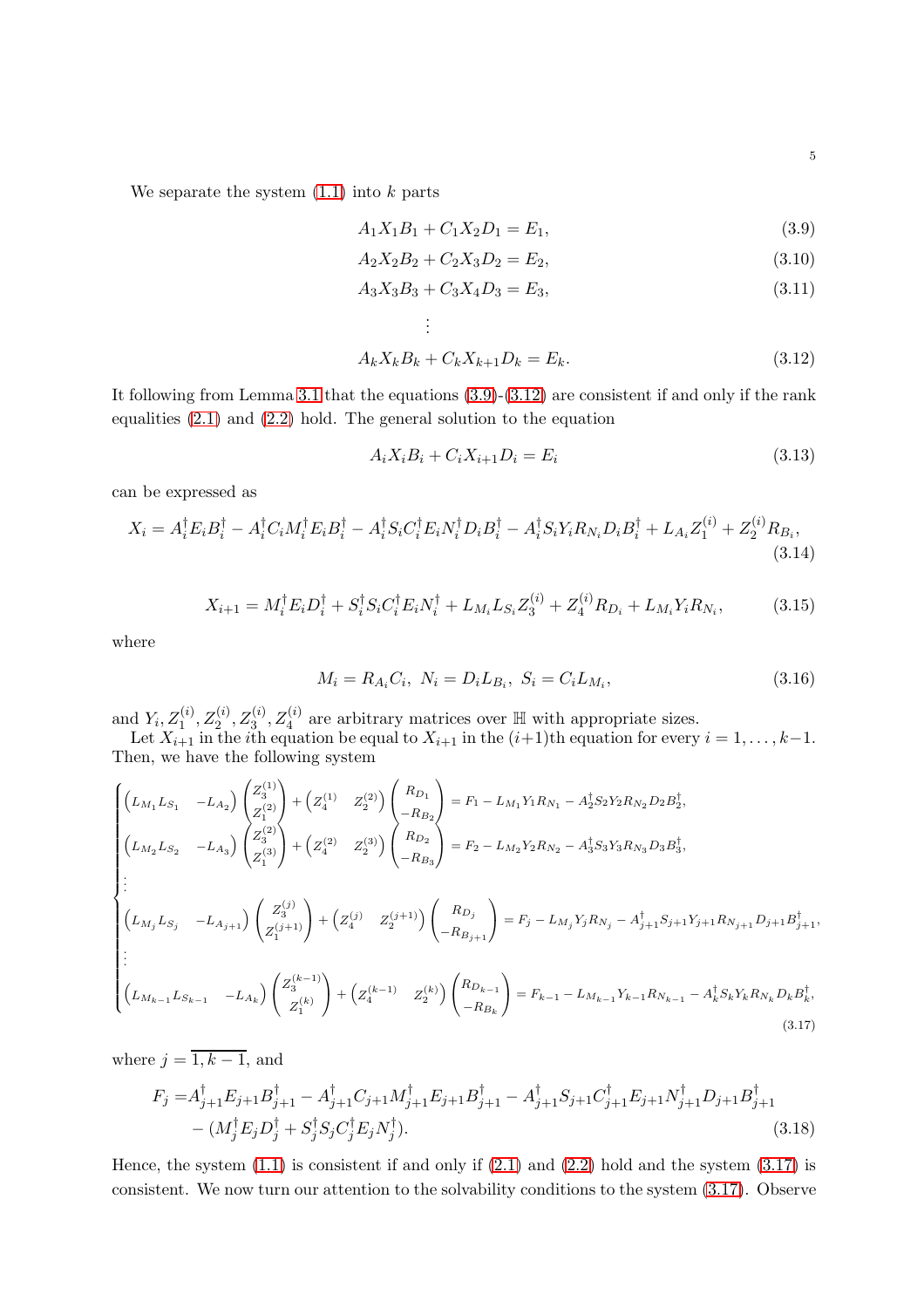that each equation in the system  $(3.17)$  has the form of  $(3.7)$ . It follows from the condition  $(3.8)$ in Lemma [3.1](#page-3-0) that the equation

$$
\left(L_{M_j}L_{S_j} - L_{A_{j+1}}\right) \begin{pmatrix} Z_3^{(j)} \\ Z_1^{(j+1)} \end{pmatrix} + \left(Z_4^{(j)} \quad Z_2^{(j+1)}\right) \begin{pmatrix} R_{D_j} \\ -R_{B_{j+1}} \end{pmatrix}
$$
  
=  $F_j - L_{M_j}Y_jR_{N_j} - A_{j+1}^{\dagger}S_{j+1}Y_{j+1}R_{N_{j+1}}D_{j+1}B_{j+1}^{\dagger}$  (3.19)

is consistent if and only if

$$
R_{\left(L_{M_j}L_{S_j} - L_{A_{j+1}}\right)}\left(F_j - L_{M_j}Y_jR_{N_j} - A_{j+1}^{\dagger}S_{j+1}Y_{j+1}R_{N_{j+1}}D_{j+1}B_{j+1}^{\dagger}\right)L_{\begin{pmatrix}R_{D_j}\\-R_{B_{j+1}}\end{pmatrix}} = 0.
$$
\n(3.20)

Put

$$
\widehat{A_j} = R_{\left(L_{M_j} L_{S_j} - L_{A_{j+1}}\right)} L_{M_j}, \quad \widehat{B_j} = R_{N_j} L_{\left(\begin{array}{c} R_{D_j} \\ -R_{B_{j+1}} \end{array}\right)}, \tag{3.21}
$$

$$
\widehat{C}_j = R_{\left(L_{M_j}L_{S_j} - L_{A_{j+1}}\right)} A_{j+1}^{\dagger} S_{j+1}, \ \widehat{D}_j = R_{N_{j+1}} D_{j+1} B_{j+1}^{\dagger} L_{\left(R_{D_j} \atop -R_{B_{j+1}}\right)}, \tag{3.22}
$$

<span id="page-5-0"></span>
$$
\widehat{E_j} = R_{\left(L_{M_j} L_{S_j} - L_{A_{j+1}}\right)} F_j L_{\left(\begin{array}{c} R_{D_j} \\ -R_{B_{j+1}} \end{array}\right)}.
$$
\n(3.23)

Then the equation [\(3.20\)](#page-5-0) becomes the following form

<span id="page-5-3"></span><span id="page-5-2"></span><span id="page-5-1"></span>
$$
\widehat{A}_j Y_j \widehat{B}_j + \widehat{C}_j Y_{j+1} \widehat{D}_j = \widehat{E}_j. \tag{3.24}
$$

Thus, the system [\(3.17\)](#page-4-2) is consistent if and only if the following system is consistent

$$
\begin{cases}\n\widehat{A}_1 Y_1 \widehat{B}_1 + \widehat{C}_1 Y_2 \widehat{D}_1 = \widehat{E}_1, \\
\widehat{A}_2 Y_2 \widehat{B}_2 + \widehat{C}_2 Y_3 \widehat{D}_2 = \widehat{E}_2, \\
& \dots \\
\widehat{A}_{k-1} Y_{k-1} \widehat{B}_{k-1} + \widehat{C}_{k-1} Y_k \widehat{D}_{k-1} = \widehat{E}_{k-1},\n\end{cases}
$$
\n(3.25)

where  $\widehat{A}_j$ ,  $\widehat{B}_j$ ,  $\widehat{C}_j$ ,  $\widehat{D}_j$ ,  $\widehat{E}_j$  are defined in [\(3.21\)](#page-5-1)-[\(3.23\)](#page-5-2). Note that the form of the system [\(3.25\)](#page-5-3) is same as the main system [\(1.1\)](#page-0-1) and the number of the equations in [\(3.25\)](#page-5-3) is  $k-1$ . Applying the induction hypothesis on the system [\(3.25\)](#page-5-3), we have that the system [\(3.25\)](#page-5-3) is consistent if and only if the following  $2(k-1)k$  rank equalities hold for all  $j = 1, ..., k-1$  and  $1 \leq m < n \leq k-1$ 

$$
r\left(\widehat{A}_j \quad \widehat{E}_j \quad \widehat{C}_j\right) = r\left(\widehat{A}_j \quad \widehat{C}_j\right),\tag{3.26}
$$

<span id="page-5-6"></span><span id="page-5-5"></span><span id="page-5-4"></span>
$$
r\begin{pmatrix} \widehat{B_j} \\ \widehat{E_j} \\ \widehat{D_j} \end{pmatrix} = r\begin{pmatrix} \widehat{B_j} \\ \widehat{D_j} \end{pmatrix},\tag{3.27}
$$

$$
r\begin{pmatrix} \widehat{A}_j & \widehat{E}_j \\ 0 & \widehat{D}_j \end{pmatrix} = r(\widehat{A}_j) + r(\widehat{D}_j),\tag{3.28}
$$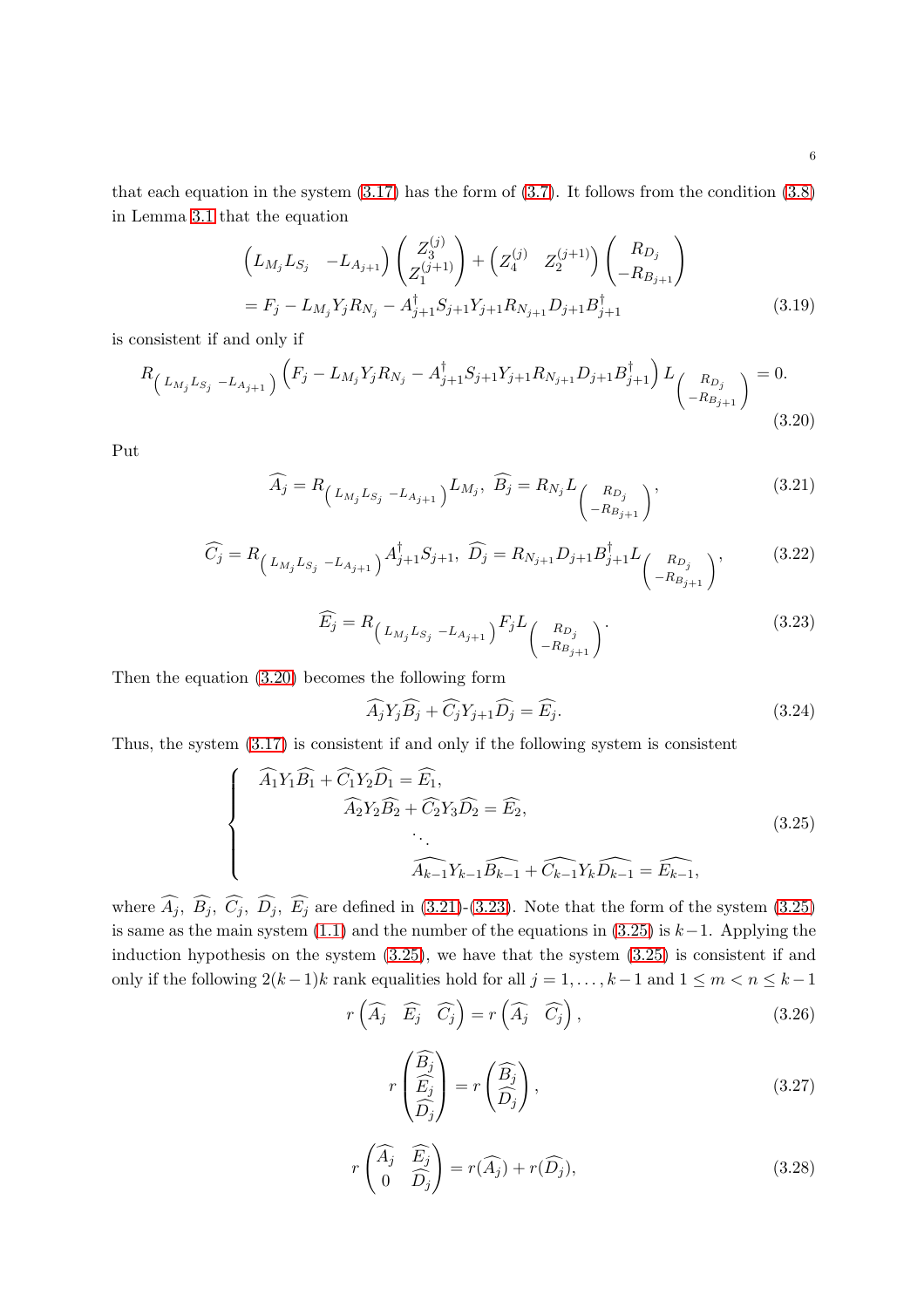<span id="page-6-1"></span><span id="page-6-0"></span>
$$
r\begin{pmatrix} \widehat{B}_j & 0\\ \widehat{E}_j & \widehat{C}_j \end{pmatrix} = r(\widehat{B}_j) + r(\widehat{C}_j),\tag{3.29}
$$

$$
r\begin{pmatrix}\n\widehat{A_m} & \widehat{E_m} & \widehat{C_m} \\
\widehat{D_m} & \widehat{A_{m+1}} & -\widehat{E_{m+1}} & \widehat{C_{m+1}} \\
& \ddots & \ddots & \ddots \\
& & \widehat{A_n} & (-1)^{n-m}\widehat{E_n} & \widehat{C_n} \\
& & \widehat{A_m} & (-1)^{n-m}\widehat{E_n} & \widehat{C_n}\n\end{pmatrix}
$$
\n
$$
= r\begin{pmatrix}\n\widehat{A_m} & \widehat{C_m} & & \\
& \widehat{A_{m+1}} & \widehat{C_{m+1}} & \\
& & \ddots & \ddots \\
& & & \widehat{A_n} & \widehat{C_n}\n\end{pmatrix} + r\begin{pmatrix}\n\widehat{D_m} & \widehat{B_{m+1}} & & & \\
& \widehat{D_{m+1}} & \widehat{B_{m+2}} & \\
& & & \ddots & \ddots \\
& & & & \widehat{D_{n-1}} & \widehat{B_n}\n\end{pmatrix},
$$
\n(3.30)

<span id="page-6-2"></span>
$$
r\begin{pmatrix}\n\widehat{E_m} & \widehat{C_m} & & & \\
\widehat{E_m} & \widehat{C_m} & & & \\
& \widehat{D_m} & \widehat{B_{m+1}} & \\
& & \widehat{D_{m+1}} & \\
& & & \widehat{D_{m+1}} & \\
& & & & \widehat{D_n}\n\end{pmatrix}
$$
\n
$$
= r\begin{pmatrix}\n\widehat{C_m} & & & \\
\widehat{A_{m+1}} & \widehat{C_{m+1}} & & \\
& & & \widehat{D_n} \\
& & & \widehat{A_{m+2}} & \dots \\
& & & & \widehat{C_{n-1}} \\
& & & & & \widehat{A_n}\n\end{pmatrix} + r\begin{pmatrix}\n\widehat{B_m} & & & & \\
\widehat{D_m} & \widehat{B_{m+1}} & & & \\
& & & \widehat{D_{m+1}} & \\
& & & & \widehat{D_n}\n\end{pmatrix},
$$
\n(3.31)

<span id="page-6-3"></span>
$$
r \begin{pmatrix} \widehat{A_m} & \widehat{E_m} & \widehat{C_m} \\ \widehat{D_m} & & \widehat{B_{m+1}} & \widehat{E_{m+1}} & \widehat{B_n} \\ & & \widehat{D_{m+1}} & \widehat{B_n} \\ & & & \ddots & \widehat{D_n} \end{pmatrix}
$$
  
= 
$$
r \begin{pmatrix} \widehat{A_m} & \widehat{C_m} & & & \\ & \widehat{A_{m+1}} & \widehat{C_{m+1}} & & \\ & & \ddots & \ddots & \\ & & & \widehat{A_{n-1}} & \widehat{C_{n-1}} \\ & & & & \widehat{A_n} \end{pmatrix} + r \begin{pmatrix} \widehat{D_m} & \widehat{B_{m+1}} & & & \\ & \widehat{D_{m+1}} & \widehat{B_{m+2}} & & \\ & & \ddots & \ddots & \\ & & & & \widehat{D_{n-1}} & \widehat{B_n} \\ & & & & & \widehat{D_n} \end{pmatrix},
$$
(3.32)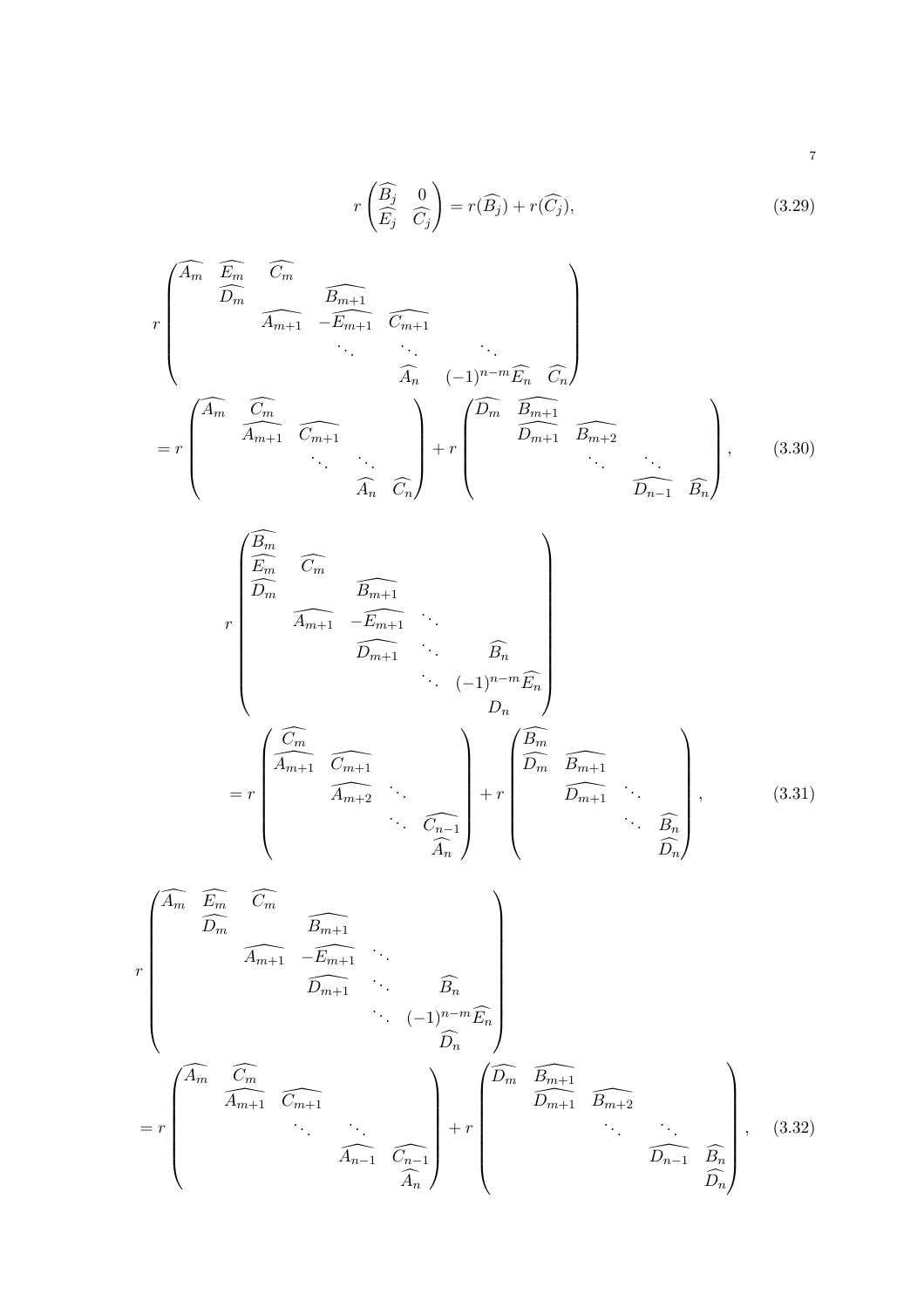$$
r\begin{pmatrix}\n\widehat{E_m} & \widehat{C_m} & & & \\
\widehat{E_m} & \widehat{C_m} & & & \\
& \widehat{A_{m+1}} & -\widehat{E_{m+1}} & \widehat{C_{m+1}} & \\
& \ddots & \ddots & \ddots & \\
& & \widehat{A_n} & (-1)^{n-m}\widehat{E_n} & \widehat{C_n}\n\end{pmatrix}
$$
\n
$$
= r\begin{pmatrix}\n\widehat{C_m} & & & \\
\widehat{A_{m+1}} & \widehat{C_{m+1}} & & \\
& \widehat{A_{m+2}} & \widehat{C_{m+2}} & \\
& \ddots & \ddots & \\
& & \widehat{A_n} & \widehat{C_n}\n\end{pmatrix} + r\begin{pmatrix}\n\widehat{B_m} & & & \\
\widehat{D_{m+1}} & \widehat{B_{m+1}} & & \\
& \widehat{D_{m+2}} & \widehat{B_{m+2}} & \\
& \ddots & \ddots & \ddots \\
& & & \widehat{D_{n-1}} & \widehat{B_n}\n\end{pmatrix}.
$$
\n(3.33)

Next we will prove that the rank equalities  $(3.26)-(3.33)$  $(3.26)-(3.33)$  are equivalent with the rank equalities [\(2.3\)](#page-2-0)-[\(2.6\)](#page-2-1). We establish some useful facts that will be used throughout this part.

**Fact 1:** The expression of  $F_j$  in [\(3.18\)](#page-4-3): Since

$$
X_{j+1}^2 := A_{j+1}^\dagger E_{j+1} B_{j+1}^\dagger - A_{j+1}^\dagger C_{j+1} M_{j+1}^\dagger E_{j+1} B_{j+1}^\dagger - A_{j+1}^\dagger S_{j+1} C_{j+1}^\dagger E_{j+1} N_{j+1}^\dagger D_{j+1} B_{j+1}^\dagger
$$
\n(3.34)

and

<span id="page-7-0"></span>
$$
X_{j+1}^1 := M_j^\dagger E_j D_j^\dagger + S_j^\dagger S_j C_j^\dagger E_j N_j^\dagger \tag{3.35}
$$

are special solutions to equations

$$
A_{j+1}X_{j+1}B_{j+1} + C_{j+1}X_{j+2}D_{j+1} = E_{j+1}
$$
\n(3.36)

and

$$
A_j X_j B_j + C_j X_{j+1} D_j = E_j,
$$
\n(3.37)

respectively, under the rank equalities [\(2.1\)](#page-1-2) and [\(2.2\)](#page-1-3). Hence,

<span id="page-7-4"></span><span id="page-7-3"></span><span id="page-7-2"></span>
$$
F_j = X_{j+1}^2 - X_{j+1}^1,\tag{3.38}
$$

where  $X_{j+1}^2$  and  $X_{j+1}^1$  satisfy the equations

$$
A_{j+1}X_{j+1}^2B_{j+1} + C_{j+1}X_{j+2}^1D_{j+1} = E_{j+1}
$$
\n(3.39)

and

$$
A_j X_j^2 B_j + C_j X_{j+1}^1 D_j = E_j.
$$
\n(3.40)

**Fact 2:** Formulas about  $S_{j+1}$ : From

$$
S_{j+1} - A_{j+1}A_{j+1}^{\dagger}S_{j+1} = R_{A_{j+1}}S_{j+1} = R_{A_{j+1}}C_{j+1}L_{M_{j+1}} = M_{j+1}L_{M_{j+1}} = 0,
$$
\n(3.41)

we infer that

<span id="page-7-1"></span>
$$
A_{j+1}A_{j+1}^{\dagger}S_{j+1} = S_{j+1}.
$$
\n(3.42)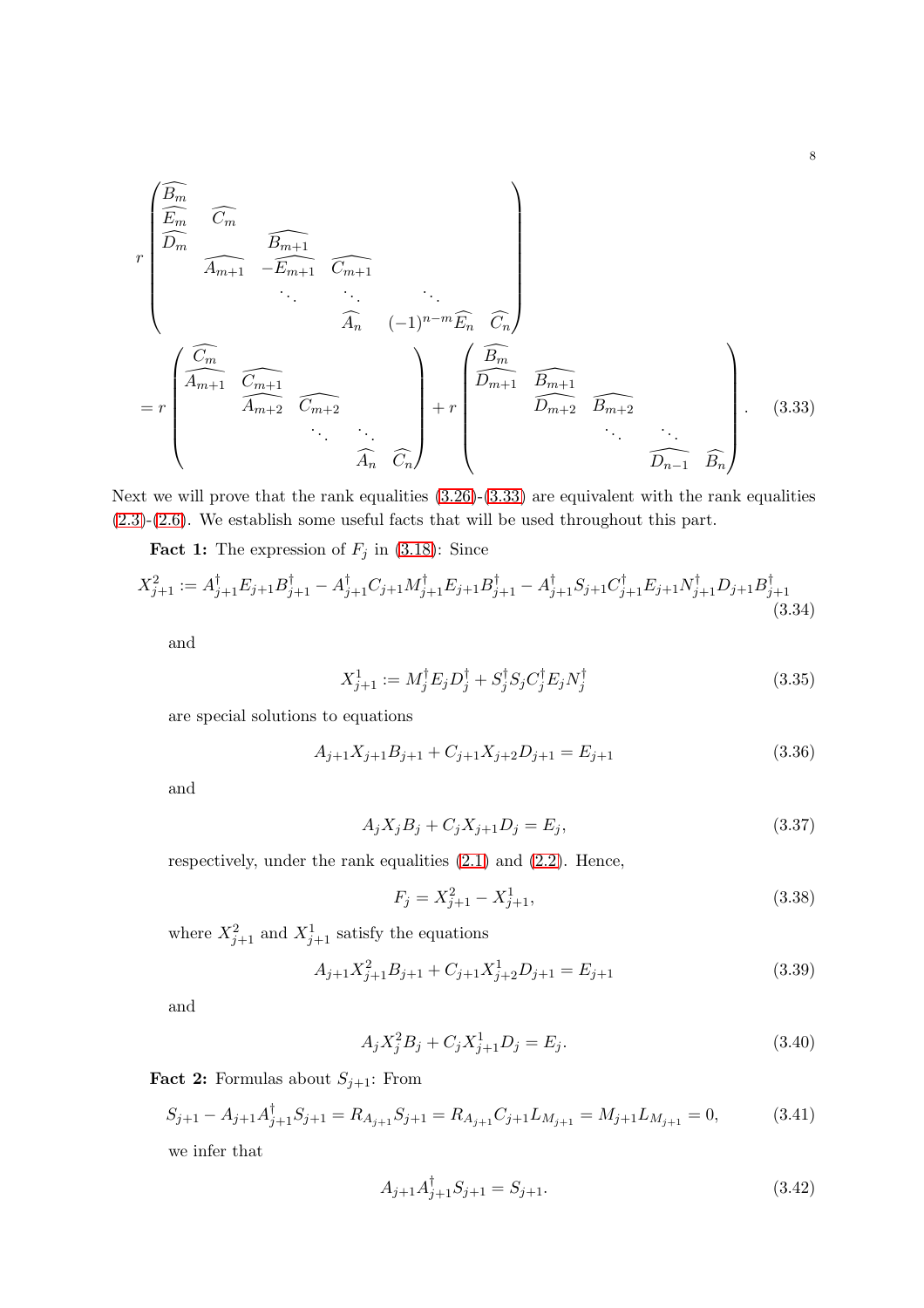**Fact 3:** The ranks of 
$$
\begin{pmatrix} R_{N_j} \\ R_{D_j} \end{pmatrix}
$$
 and  $R_{N_j}$ : Applying Lemma 3.2 to  $r \begin{pmatrix} R_{N_j} \\ R_{D_j} \end{pmatrix} - r(R_{N_j})$  gives  
\n
$$
r \begin{pmatrix} R_{N_j} \\ R_{D_j} \end{pmatrix} - r(R_{N_j})
$$
\n
$$
= r \begin{pmatrix} I & N_j & 0 \\ I & 0 & D_j \end{pmatrix} - r \begin{pmatrix} I & N_j \end{pmatrix} - r(D_j)
$$
\n
$$
= r \begin{pmatrix} D_j & N_j \end{pmatrix} - r(D_j) \xrightarrow{N_j = D_j L_{B_j}} 0.
$$

Hence, we have

$$
r\begin{pmatrix} R_{N_j} \\ R_{D_j} \end{pmatrix} = r(R_{N_j}),\tag{3.43}
$$

i.e.,

<span id="page-8-2"></span><span id="page-8-1"></span><span id="page-8-0"></span>
$$
R_{D_j} = T_j R_{N_j},\tag{3.44}
$$

where  $T_j$  is a matrix.

**Fact 4:** Formulas about  $R_{N_{j+1}}D_{j+1}B_{j+1}^{\dagger}B_{j+1}$ : Note that

$$
R_{N_{j+1}}D_{j+1} - R_{N_{j+1}}D_{j+1}B_{j+1}^{\dagger}B_{j+1} = R_{N_{j+1}}D_{j+1}L_{B_{j+1}} = R_{N_{j+1}}N_{j+1} = 0.
$$

Hence, we have

$$
R_{N_{j+1}}D_{j+1}B_{j+1}^{\dagger}B_{j+1} = R_{N_{j+1}}D_{j+1}.
$$
\n(3.45)

We show that  $(3.26)-(3.33)$  $(3.26)-(3.33)$  are equivalent with  $(2.3)-(2.6)$  $(2.3)-(2.6)$  through the following three steps.

Step 1. We show that the rank equality [\(3.26\)](#page-5-4) is equivalent with [\(2.3\)](#page-2-0) for the case  $n-m=1$ . It follows from Lemma [3.2](#page-3-6) that

$$
r\left(\widehat{A}_{j}\quad \widehat{E}_{j}\quad \widehat{C}_{j}\right) = r\left(\widehat{A}_{j}\quad \widehat{C}_{j}\right) \Longleftrightarrow
$$
\n
$$
r\left(\begin{matrix}\nR_{\left(L_{M_{j}}L_{S_{j}}-L_{A_{j+1}}\right)}L_{M_{j}} & R_{\left(L_{M_{j}}L_{S_{j}}-L_{A_{j+1}}\right)}F_{j}L_{\left(\begin{matrix}R_{D_{j}}\\-R_{B_{j+1}}\end{matrix}\right)} & R_{\left(L_{M_{j}}L_{S_{j}}-L_{A_{j+1}}\right)}A_{j+1}^{\dagger}S_{j+1}\right)\n\end{matrix}
$$
\n
$$
= r\left(\begin{matrix}\nR_{\left(L_{M_{j}}L_{S_{j}}-L_{A_{j+1}}\right)}L_{M_{j}} & R_{\left(L_{M_{j}}L_{S_{j}}-L_{A_{j+1}}\right)}A_{j+1}^{\dagger}S_{j+1}\n\end{matrix}\right)
$$
\nAdd  $\left(L_{M_{j}}L_{S_{j}}-L_{A_{j+1}}\right), M_{j}, \left(\begin{matrix}R_{D_{j}}\\-R_{B_{j+1}}\end{matrix}\right)$  to both sides\n
$$
\begin{matrix}\nI & F_{j} & A_{j+1}^{\dagger}S_{j+1} & L_{M_{j}}L_{S_{j}} & L_{A_{j+1}} \\
M_{j} & 0 & 0 & 0 \\
0 & R_{D_{j}} & 0 & 0 \\
0 & R_{B_{j+1}} & 0 & 0\n\end{matrix}\right)
$$
\n
$$
= r\left(\begin{matrix}\nI & A_{j+1}^{\dagger}S_{j+1} & L_{M_{j}}L_{S_{j}} & L_{A_{j+1}} \\
M_{j} & 0 & 0 & 0\n\end{matrix}\right) + r\left(\begin{matrix}\nR_{D_{j}}\\R_{D_{j}}\end{matrix}\right) \xrightarrow{Add A_{j+1} \text{ to both sides}}
$$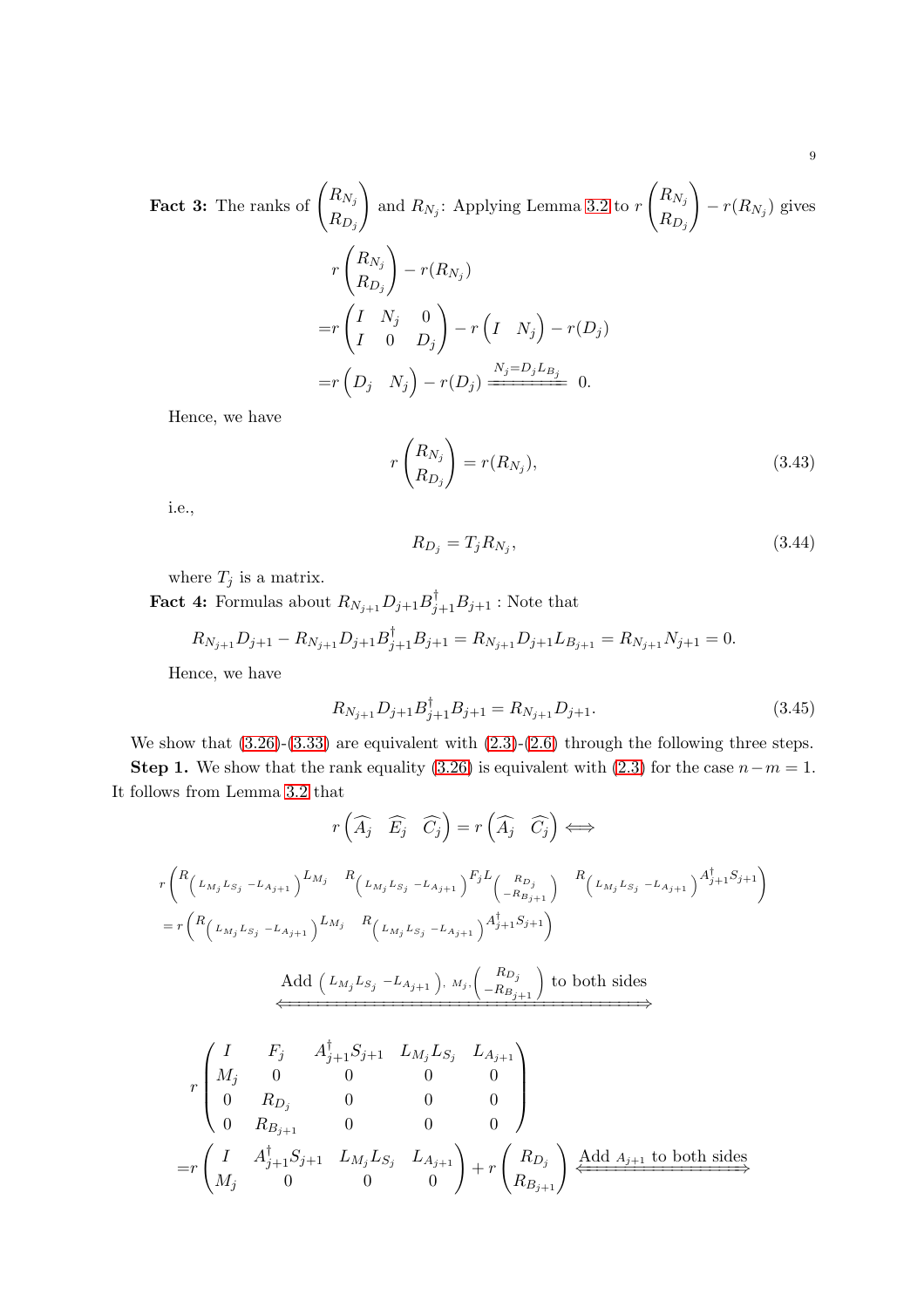$$
r\begin{pmatrix} I & F_j & A_{j+1}^{\dagger}S_{j+1} & L_{M_j}L_{S_j} & I \\ M_j & 0 & 0 & 0 & 0 \\ 0 & R_{D_j} & 0 & 0 & 0 \\ 0 & R_{B_{j+1}} & 0 & 0 & 0 \\ 0 & 0 & 0 & 0 & A_{j+1} \end{pmatrix}
$$
  
=
$$
r\begin{pmatrix} I & A_{j+1}^{\dagger}S_{j+1} & L_{M_j}L_{S_j} & I \\ M_j & 0 & 0 & 0 \\ 0 & 0 & 0 & A_{j+1} \end{pmatrix} + r\begin{pmatrix} R_{D_j} \\ R_{B_{j+1}} \end{pmatrix} \xrightarrow{\text{Use (3.42) and elementary operations}}
$$

$$
r \begin{pmatrix} I & F_j & 0 & I \\ M_j & 0 & 0 & 0 \\ 0 & R_{D_j} & 0 & 0 \\ 0 & R_{B_{j+1}} & 0 & 0 \\ 0 & 0 & S_{j+1} & A_{j+1} \end{pmatrix}
$$
  
=
$$
r \begin{pmatrix} I & 0 & I \\ M_j & 0 & 0 \\ 0 & S_{j+1} & A_{j+1} \end{pmatrix} + r \begin{pmatrix} R_{D_j} \\ R_{B_{j+1}} \end{pmatrix} \xleftarrow{\text{Add } A_j, D_j, B_{j+1}, M_{j+1} \text{ to both sides}} \longrightarrow
$$

$$
r \begin{pmatrix} I & F_j & 0 & I & 0 & 0 & 0 \\ C_j & 0 & 0 & 0 & A_j & 0 & 0 \\ 0 & I & 0 & 0 & 0 & D_j & 0 \\ 0 & I & 0 & 0 & 0 & 0 & B_{j+1} \\ 0 & 0 & C_{j+1} & A_{j+1} & 0 & 0 & 0 \\ 0 & 0 & M_{j+1} & 0 & 0 & 0 & 0 \end{pmatrix}
$$

$$
= r \begin{pmatrix} I & 0 & I & 0 \\ C_j & 0 & 0 & A_j \\ 0 & C_{j+1} & A_{j+1} & 0 \\ 0 & M_{j+1} & 0 & 0 & 0 \end{pmatrix} + r \begin{pmatrix} I & D_j & 0 \\ I & 0 & B_{j+1} \end{pmatrix}
$$

Use  $M_{j+1}=R_{A_{j+1}}C_{j+1}$ , and elementary operations

$$
r \begin{pmatrix} I & F_j & 0 & I & 0 & 0 & 0 \\ C_j & 0 & 0 & 0 & A_j & 0 & 0 \\ 0 & I & 0 & 0 & 0 & D_j & 0 \\ 0 & I & 0 & 0 & 0 & 0 & B_{j+1} \\ 0 & 0 & C_{j+1} & A_{j+1} & 0 & 0 & 0 \end{pmatrix}
$$
  
=
$$
r \begin{pmatrix} I & 0 & I & 0 \\ C_j & 0 & 0 & A_j \\ 0 & C_{j+1} & A_{j+1} & 0 \end{pmatrix} + r \begin{pmatrix} I & D_j & 0 \\ I & 0 & B_{j+1} \end{pmatrix} \xrightarrow{\text{Use (3.38)}}
$$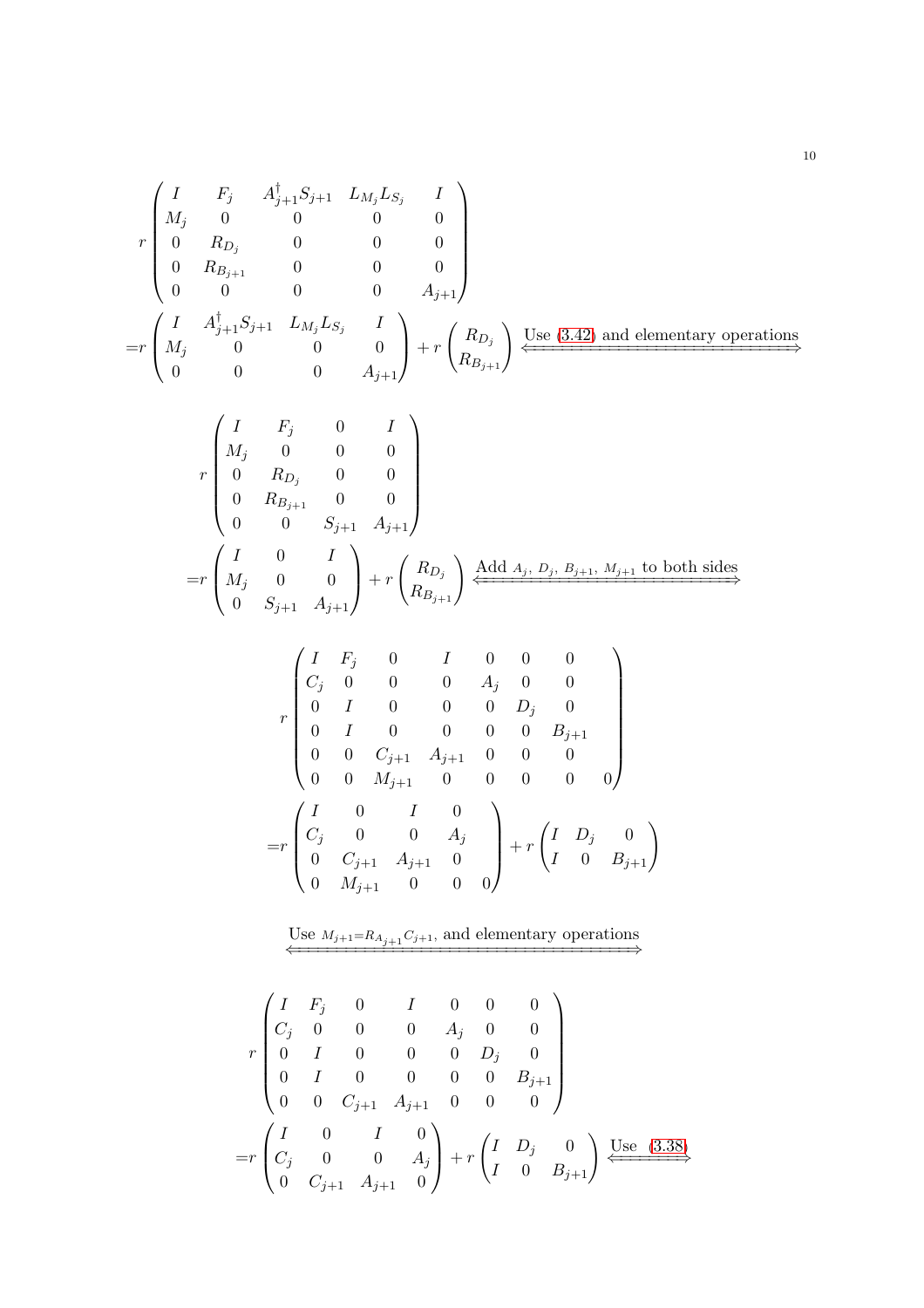$$
r\begin{pmatrix} I & X_{j+1}^2 - X_{j+1}^1 & 0 & I & 0 & 0 & 0 \\ C_j & 0 & 0 & 0 & A_j & 0 & 0 \\ 0 & I & 0 & 0 & 0 & D_j & 0 \\ 0 & I & 0 & 0 & 0 & 0 & B_{j+1} \\ 0 & 0 & C_{j+1} & A_{j+1} & 0 & 0 & 0 \end{pmatrix} = r\begin{pmatrix} I & 0 & I & 0 \\ C_j & 0 & 0 & A_j \\ 0 & C_{j+1} & A_{j+1} & 0 \end{pmatrix}
$$

$$
+ r\begin{pmatrix} I & D_j & 0 \\ I & 0 & B_{j+1} \end{pmatrix} \xrightarrow{\text{Use (3.39),(3.40) and elementary operations}}
$$

$$
r \begin{pmatrix} A_j & E_j & C_j \\ D_j & B_{j+1} \\ A_{j+1} & -E_{j+1} & C_{j+1} \end{pmatrix}
$$
\n
$$
= r \begin{pmatrix} A_j & C_j \\ A_{j+1} & C_{j+1} \end{pmatrix} + r \begin{pmatrix} D_j & B_{j+1} \end{pmatrix} \xrightarrow{\text{Put } m=j \text{ and } n=j+1 \text{ in (2.3)}} (2.3).
$$

We have showed that the rank equality [\(3.26\)](#page-5-4) is equivalent with [\(2.3\)](#page-2-0) when  $n - m = 1$ .

Step 2. Now we will prove that the rank equality  $(3.27)$  is equivalent with  $(2.4)$  when  $n - m = 1$ . Applying Lemma [3.2](#page-3-6) to [\(3.27\)](#page-5-5) yields

$$
r\begin{pmatrix}\widehat{B_j} \\
\widehat{E_j} \\
\widehat{D_j}\end{pmatrix} = r\begin{pmatrix}\widehat{B_j} \\
\widehat{D_j}\end{pmatrix} \Longleftrightarrow
$$

$$
r\left(R_{N_{j}}L_{\begin{pmatrix}R_{D_{j}}\\L_{M_{j}}L_{S_{j}}-L_{A_{j+1}}\end{pmatrix}}^{R_{N_{j}}L_{\begin{pmatrix}R_{D_{j}}\\-R_{B_{j+1}}\end{pmatrix}}}\right) = r\left(R_{N_{j}}L_{\begin{pmatrix}R_{D_{j}}\\-R_{B_{j+1}}\end{pmatrix}}^{R_{N_{j}}L_{\begin{pmatrix}R_{D_{j}}\\-R_{B_{j+1}}\end{pmatrix}}}\right)
$$

Add 
$$
(L_{M_j}L_{S_j} - L_{A_{j+1}}), (\begin{pmatrix} R_{D_j} \\ -R_{B_{j+1}} \end{pmatrix})
$$
 to both sides

$$
r\begin{pmatrix} F_j & L_{M_j}L_{S_j} & -L_{A_{j+1}} \ R_{N_j} & 0 & 0 \ R_{N_{j+1}}D_{j+1}B_{j+1}^{\dagger} & 0 & 0 \ R_{D_j} & 0 & 0 \ R_{B_{j+1}} & 0 & 0 \end{pmatrix} = r\begin{pmatrix} R_{M_j}L_{S_j} & -L_{A_{j+1}} \end{pmatrix} + r\begin{pmatrix} R_{N_j} & R_{N_j} \ R_{N_{j+1}}D_{j+1}B_{j+1}^{\dagger} \\ R_{D_j} & 0 \\ R_{B_{j+1}} \end{pmatrix}
$$

Use  $(3.43)$  $(3.43)$  $(3.43)$  and  $(3.44)$  $(3.44)$  $(3.44)$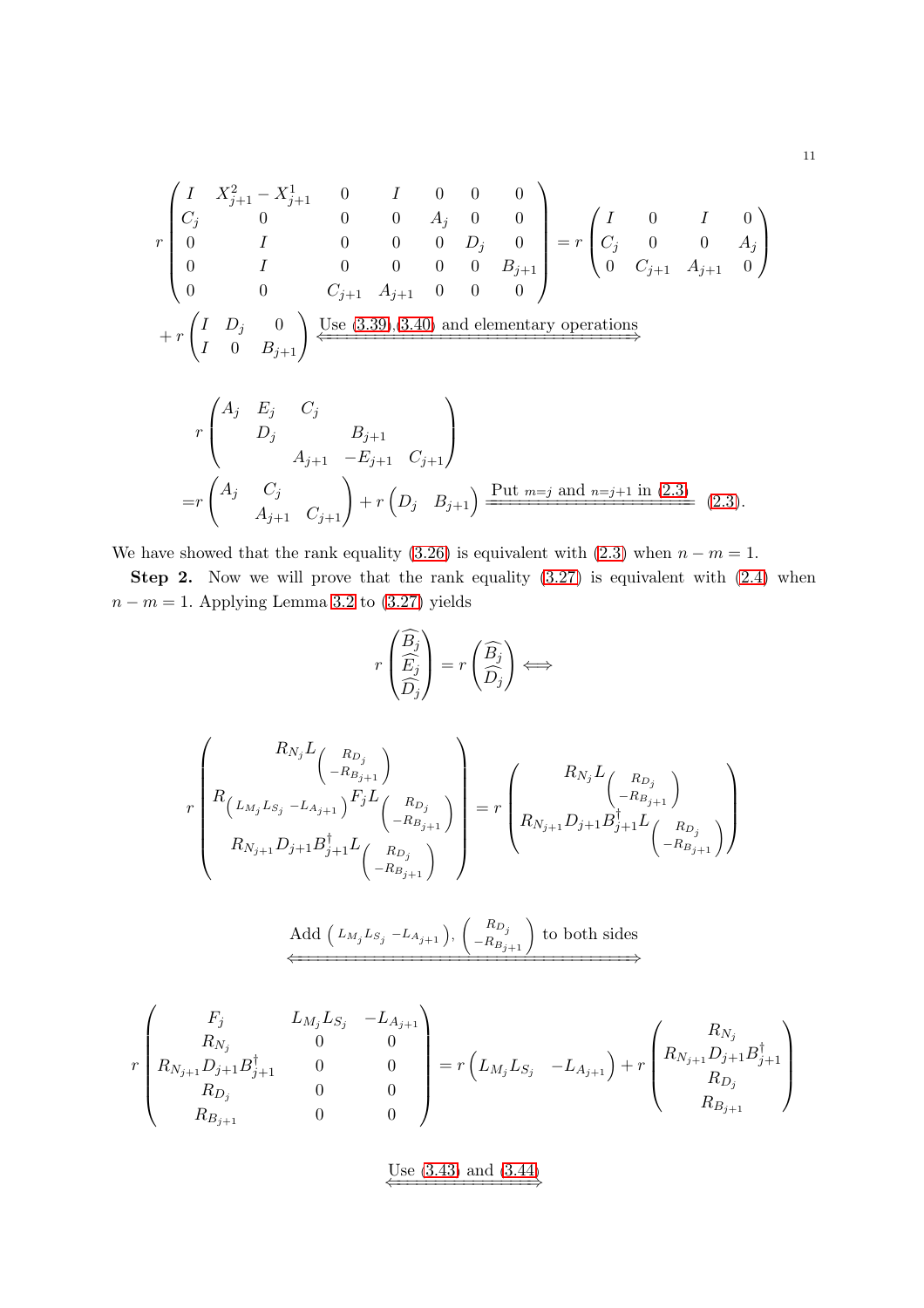$$
r\begin{pmatrix}F_j & L_{M_j}L_{S_j} & L_{A_{j+1}}\\R_{N_j} & 0 & 0\\R_{N_{j+1}}D_{j+1} & 0 & 0\\R_{B_{j+1}} & 0 & 0\end{pmatrix} = r\begin{pmatrix}E \\L_{M_j}L_{S_j} & L_{A_{j+1}}\end{pmatrix} + r\begin{pmatrix}R_{N_j} & R_{N_j} & 0\\R_{N_{j+1}}D_{j+1}B_{j+1}^{\dagger}\\R_{B_{j+1}} & 0\end{pmatrix}
$$

Add 
$$
A_{j+1}, B_{j+1}, S_j, N_j
$$
 to both sides

$$
r\begin{pmatrix}F_j & L_{M_j} & I & 0 & 0\\ I & 0 & 0 & N_j & 0\\ R_{N_{j+1}}D_{j+1}B_{j+1}^{\dagger} & 0 & 0 & 0 & 0\\ I & 0 & 0 & 0 & B_{j+1}\\ 0 & S_j & 0 & 0 & 0\\ 0 & 0 & A_{j+1} & 0 & 0\end{pmatrix} = r\begin{pmatrix}L_{M_j} & I\\ S_j & 0\\ 0 & A_{j+1}\end{pmatrix} + r\begin{pmatrix}I & N_j & 0\\ R_{N_{j+1}}D_{j+1}B_{j+1}^{\dagger} & 0 & 0\\ I & 0 & B_{j+1}\end{pmatrix}
$$

# Use  $(3.45)$  $(3.45)$  $(3.45)$  and elementary operations

$$
r\begin{pmatrix}F_j & L_{M_j} & I & 0 & 0 \I & 0 & 0 & N_j & 0 \0 & 0 & 0 & 0 & R_{N_{j+1}}D_{j+1} \I & 0 & 0 & 0 & B_{j+1} \0 & C_jL_{M_j} & 0 & 0 & 0 \0 & 0 & A_{j+1} & 0 & 0 \end{pmatrix} = r\begin{pmatrix}L_{M_j} & I \C_jL_{M_j} & 0 \0 & A_{j+1} \end{pmatrix} + r\begin{pmatrix}I & N_j & 0 \0 & 0 & R_{N_{j+1}}D_{j+1} \I & 0 & B_{j+1} \end{pmatrix}
$$

### $\overbrace{\longleftarrow{\text{Add } M_j \text{ to both sides}}}$

$$
r\begin{pmatrix}F_j & I & I & 0 & 0\\ I & 0 & 0 & D_jL_{B_j} & 0\\ 0 & 0 & 0 & 0 & R_{N_{j+1}}D_{j+1}\\ I & 0 & 0 & 0 & B_{j+1}\\ 0 & C_j & 0 & 0 & 0\\ 0 & 0 & A_{j+1} & 0 & 0\end{pmatrix}=r\begin{pmatrix}I & I\\ C_j & 0\\ 0 & A_{j+1}\end{pmatrix}+r\begin{pmatrix}I & D_jL_{B_j} & 0\\ 0 & 0 & R_{N_{j+1}}D_{j+1}\\ I & 0 & B_{j+1}\end{pmatrix}
$$

### $\overbrace{\longleftarrow}$  Add  $N_{j+1}$  and  $B_j$  to both sides

$$
r\begin{pmatrix}F_j & I & I & 0 & 0\\ I & 0 & 0 & D_j & 0\\ 0 & 0 & 0 & 0 & D_{j+1}\\ I & 0 & 0 & 0 & B_{j+1}\\ 0 & C_j & 0 & 0 & 0\\ 0 & 0 & A_{j+1} & 0 & 0\\ 0 & 0 & 0 & B_j & 0\end{pmatrix} = r\begin{pmatrix}I & I\\ C_j & 0\\ 0 & A_{j+1}\end{pmatrix} + r\begin{pmatrix}I & D_j & 0\\ 0 & 0 & D_{j+1}\\ I & 0 & B_{j+1}\\ 0 & B_j & 0\end{pmatrix} \xrightarrow{\text{Use (3.38)}}
$$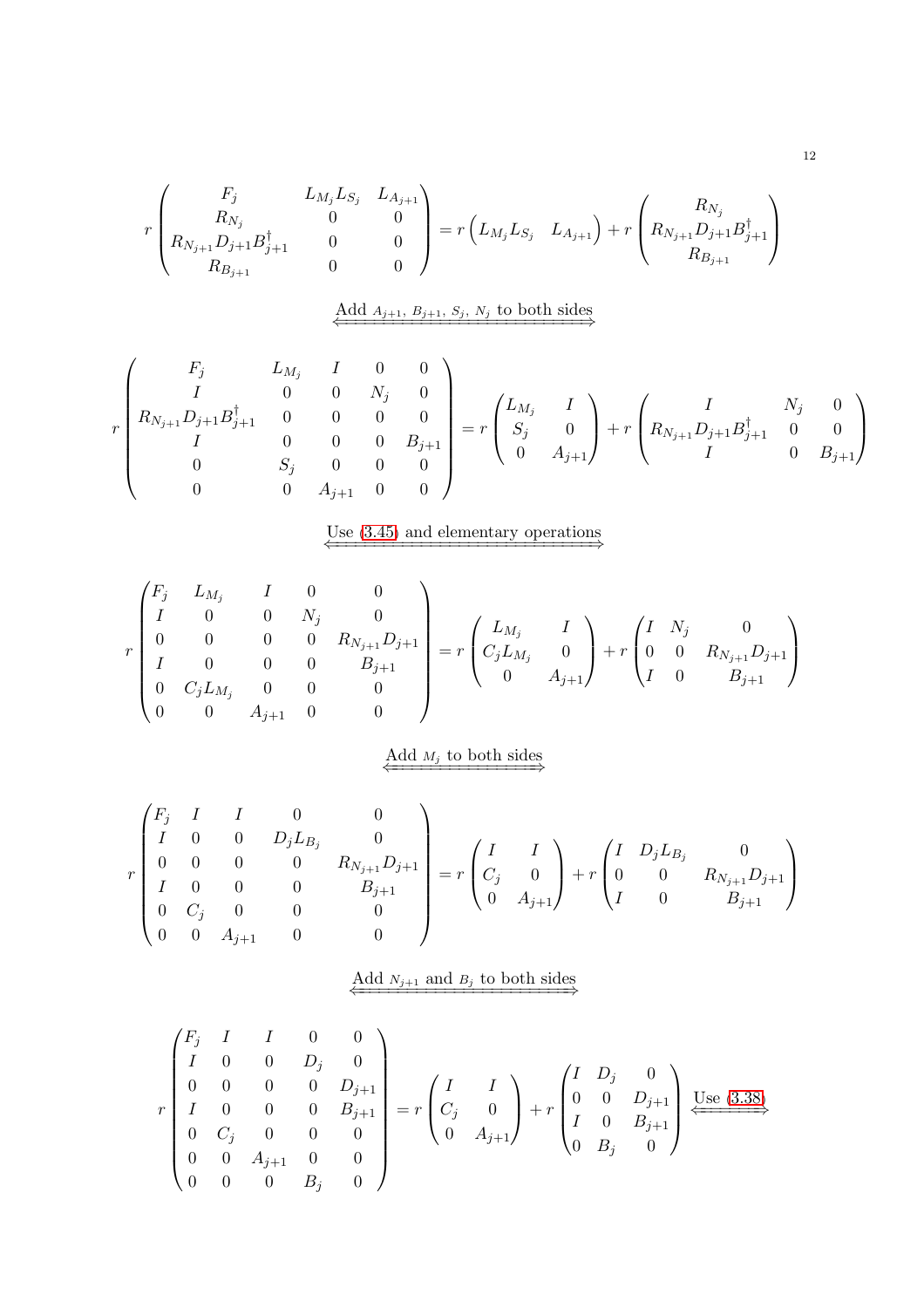$$
r\begin{pmatrix} X_{j+1}^2-X_{j+1}^1&I&I&0&0\\ I&0&0&D_j&0\\ 0&0&0&0&D_{j+1}\\ I&0&0&0&B_{j+1}\\ 0&C_j&0&0&0\\ 0&0&A_{j+1}&0&0\\ 0&0&0&B_j&0\end{pmatrix}=r\begin{pmatrix} I&I\\ C_j&0\\ 0&A_{j+1}\end{pmatrix}+r\begin{pmatrix} I&D_j&0\\ 0&0&D_{j+1}\\ I&0&B_{j+1}\\ 0&B_j&0\end{pmatrix}
$$

### Use elementary operations

$$
r\begin{pmatrix} B_j & & \\ E_j & C_j & \\ D_j & & B_{j+1} \\ & A_{j+1} & -E_{j+1} \\ & & D_{j+1} \end{pmatrix} = r\begin{pmatrix} C_j \\ A_{j+1} \end{pmatrix} + r\begin{pmatrix} B_j & & \\ D_j & B_{j+1} \\ & & D_{j+1} \end{pmatrix} \xrightarrow{\text{Put } m=j \text{ and } n=j+1 \text{ in (2.4)}} (2.4).
$$

Similarly, it can be found that

$$
(3.28) \iff (2.5), (m = j, n = j + 1),
$$

$$
(3.29) \Longleftrightarrow (2.6), (m = j, n = j + 1).
$$

Step 3. We will prove that  $(3.30) \iff (2.3)$  $(3.30) \iff (2.3)$  for the case  $n - m > 1$ . First, we only deal with  $\widehat{A_m}$ ,  $\widehat{C_m}$ ,  $\widehat{A_{m+1}}$ ,  $\widehat{D_m}$ ,  $\widehat{B_{m+1}}$ ,  $\widehat{E_m}$  in [\(3.30\)](#page-6-1). We want to find some rules. Applying Lemma [3.2](#page-3-6) to  $\widehat{A_m}$ ,  $\widehat{C_m}$ ,  $\widehat{A_{m+1}}$ ,  $\widehat{D_m}$ ,  $\widehat{B_{m+1}}$ ,  $\widehat{E_m}$  in [\(3.30\)](#page-6-1) that

$$
r\begin{pmatrix}\n\widehat{A_m} & \widehat{E_m} & \widehat{C_m} \\
\widehat{D_m} & \widehat{A_{m+1}} & -\widehat{E_{m+1}} & \widehat{C_{m+1}} \\
& \ddots & \ddots & \ddots \\
& & \widehat{A_n} & (-1)^{n-m}\widehat{E_n} & \widehat{C_n} \\
& & \widehat{A_m} & \widehat{C_m} \\
\end{pmatrix}
$$
\n
$$
= r \begin{pmatrix}\n\widehat{A_m} & \widehat{C_m} & & \\
& \widehat{A_{m+1}} & \widehat{C_{m+1}} & \\
& & \ddots & \ddots \\
& & & \widehat{A_n} & \widehat{C_n}\n\end{pmatrix} + r \begin{pmatrix}\n\widehat{D_m} & \widehat{B_{m+1}} & & & \\
& \widehat{D_{m+1}} & \widehat{B_{m+2}} & \\
& & & \ddots \\
& & & & \widehat{D_{n-1}} & \widehat{B_n}\n\end{pmatrix},
$$

Replace  $\widehat{A_m}$ ,  $\widehat{C_m}$ ,  $\widehat{A_{m+1}}$ ,  $\widehat{D_m}$ ,  $\widehat{B_{m+1}}$ ,  $\widehat{E_m}$  by  $(3.21)-(3.23)$  $(3.21)-(3.23)$  $(3.21)-(3.23)$  $(3.21)-(3.23)$  $(3.21)-(3.23)$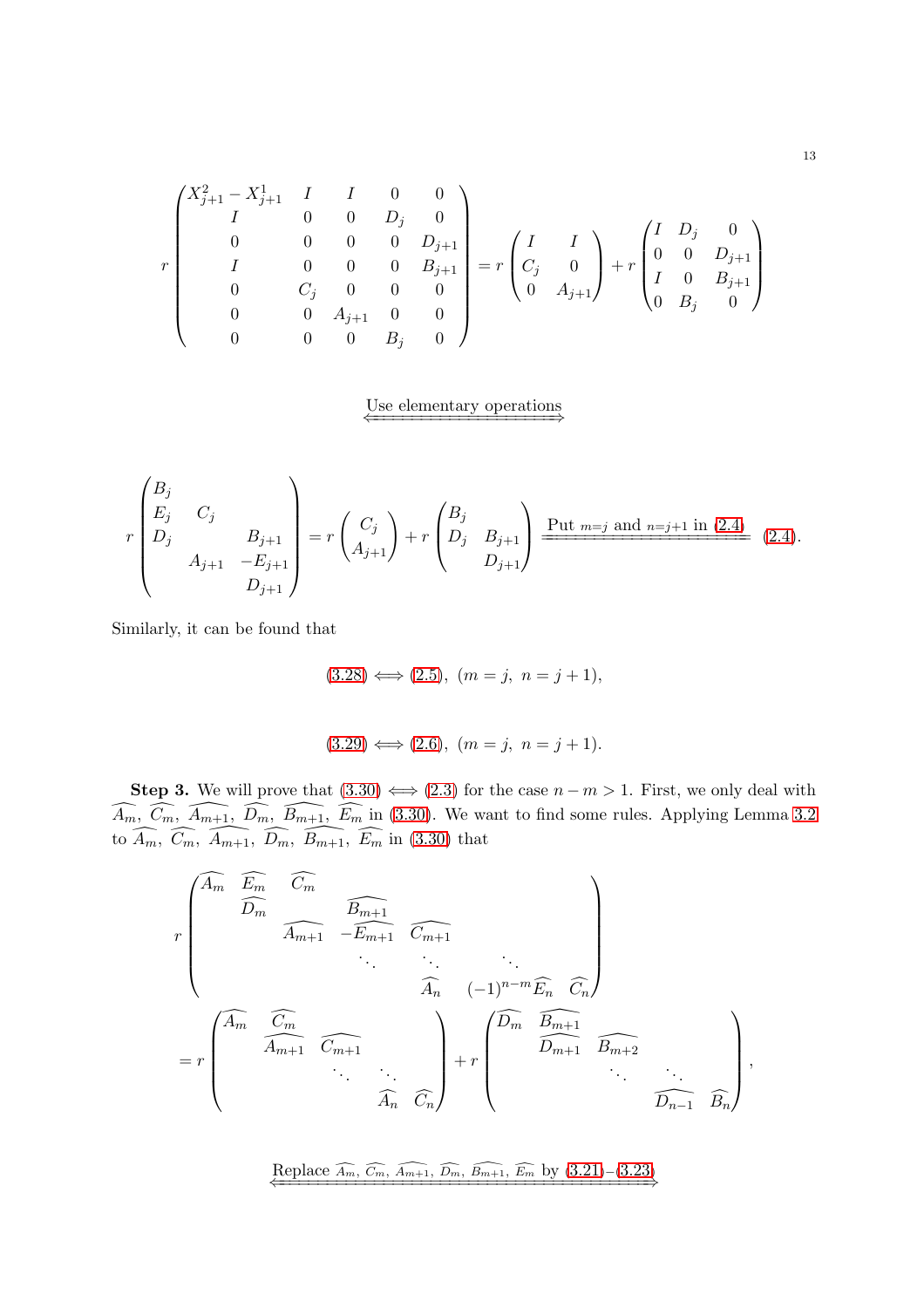$$
r \left(\n\begin{array}{c}\nR\left(L_{Mm}L_{Sm} - L_{Am+1}\right)^{L_{Mm}R}\left(L_{Mm}L_{Sm} - L_{Am+1}\right)^{Fm}L\left(\n\begin{array}{c}\nR_{Dm} \\
-R_{Bm+1}\n\end{array}\n\right)^{R}\left(L_{Mm}L_{Sm} - L_{Am+1}\right)^{A_{m+1}^{\dagger}Sm+1} \\
R_{N_{m+1}L}L_{(R_{Dm})} \\
\hline\n\end{array}\n\right)_{R_{N_{m+1}L}L_{(R_{Dm})}R_{N_{m+1}L_{(R_{Dm})}+N_{m+1}L_{(R_{Dm})}+N_{m+1}L_{(R_{Dm})+N_{m+1}L_{(R_{Dm})+N_{m+1}L_{(R_{Dm})+N_{m+1}L_{(R_{Dm})+N_{m+1}L_{(R_{Dm})+N_{m+1}L_{(R_{Dm})+N_{m+1}L_{(R_{Dm})+N_{m+1}L_{(R_{Dm})+N_{m+1}L_{(R_{Dm})+N_{m+1}L_{(R_{Dm})+N_{m+1}L_{(R_{Dm})+N_{m+1}L_{(R_{Dm})+N_{m+1}L_{(R_{Dm})+N_{m+1}L_{(R_{Dm})+N_{m+1}L_{(R_{Dm})+N_{m+1}L_{(R_{Dm})+N_{m+1}L_{(R_{Dm})+N_{m+1}L_{(R_{Dm})+N_{m+1}L_{(R_{Dm})+N_{m+1}L_{(R_{Dm})+N_{m+1}L_{(R_{Dm})+N_{m+1}L_{(R_{Dm})+N_{m+1}L_{(R_{Dm})+N_{m+1}L_{(R_{Dm})+N_{m+1}L_{(R_{Dm})+N_{m+1}L_{(R_{Dm})+N_{m+1}L_{(R_{Dm})+N_{m+1}L_{(R_{Dm})+N_{m+1}L_{(R_{Dm})+N_{m+1}L_{(R_{Dm})+N_{m+1}L_{(R_{Dm})+N_{m+1}L_{(R_{Dm})+N_{m+1}L_{(R_{Dm})+N_{m+1}L_{(R_{Dm})+N_{m+1}L_{(R_{Dm})+
$$

Add 
$$
M_m
$$
,  $\left(L_{M_m}L_{Sm} - L_{A_{m+1}}\right)$  and  $\left(\begin{array}{c} R_{D_m} \\ -R_{B_{m+1}} \end{array}\right)$  to both sides

$$
r \begin{pmatrix} I & F_m & A_{m+1}^{\dagger} S_{m+1} & L_{M_m} L_{S_m} L_{A_{m+1}} & 0 & 0 \\ 0 & R_{N_{m+1}} D_{m+1} B_{m+1}^{\dagger} & 0 & 0 & 0 & R_{N_{m+1}} L_{\begin{pmatrix} R_{D_{m+1}} \\ -R_{B_{m+2}} \end{pmatrix}} & 0 \\ 0 & R_{D_m} & 0 & 0 & 0 & 0 & 0 \\ M_m & 0 & 0 & 0 & 0 & 0 & 0 \\ 0 & 0 & R_{\begin{pmatrix} L_{M_{m+1}} L_{S_{m+1}} - L_{A_{m+2}} \end{pmatrix}} L_{M_{m+1}} & 0 & 0 & -\widetilde{E_{m+1}} & \widetilde{C_{m+1}} \\ -\widetilde{E_{m+1}} & \widetilde{C_{m+1}} & 0 \\ 0 & 0 & 0 & 0 & 0 & 0 \\ 0 & 0 & R_{\begin{pmatrix} L_{M_{m+1}} L_{S_{m+1}} - L_{A_{m+2}} \end{pmatrix}} L_{M_{m+1}} & 0 & 0 & \widetilde{C_{m+1}} \\ 0 & 0 & 0 & 0 & 0 \\ 0 & R_{\begin{pmatrix} L_{M_{m+1}} L_{S_{m+1}} - L_{A_{m+2}} \end{pmatrix}} L_{M_{m+1}} & 0 & 0 & \widetilde{C_{m+1}} \\ 0 & 0 & 0 & \widetilde{C_{m+1}} \\ 0 & 0 & 0 & 0 & 0 \\ 0 & 0 & 0 & 0 & 0 \\ 0 & 0 & 0 & 0 & 0 \\ 0 & 0 & 0 & 0 & 0 \\ 0 & 0 & 0 & 0 & 0 \\ 0 & 0 & 0 & 0 & 0 \\ 0 & 0 & 0 & 0 & 0 \\ 0 & 0 & 0 & 0 & 0 \\ 0 & 0 & 0 & 0 & 0 \\ 0 & 0 & 0 & 0 & 0 \\ 0 & 0 & 0 & 0 & 0 \\ 0 & 0 & 0 & 0 & 0 \\ 0 & 0 & 0 & 0 & 0 \\ 0 & 0 & 0 & 0 & 0 \\ 0 & 0 & 0 & 0 & 0 \\ 0 & 0 & 0 & 0 & 0 \\ 0 & 0 & 0 & 0 & 0 \\ 0 & 0 & 0 & 0 & 0
$$

Use elementary operations <br> $\xleftarrow{\hspace{15mm}}$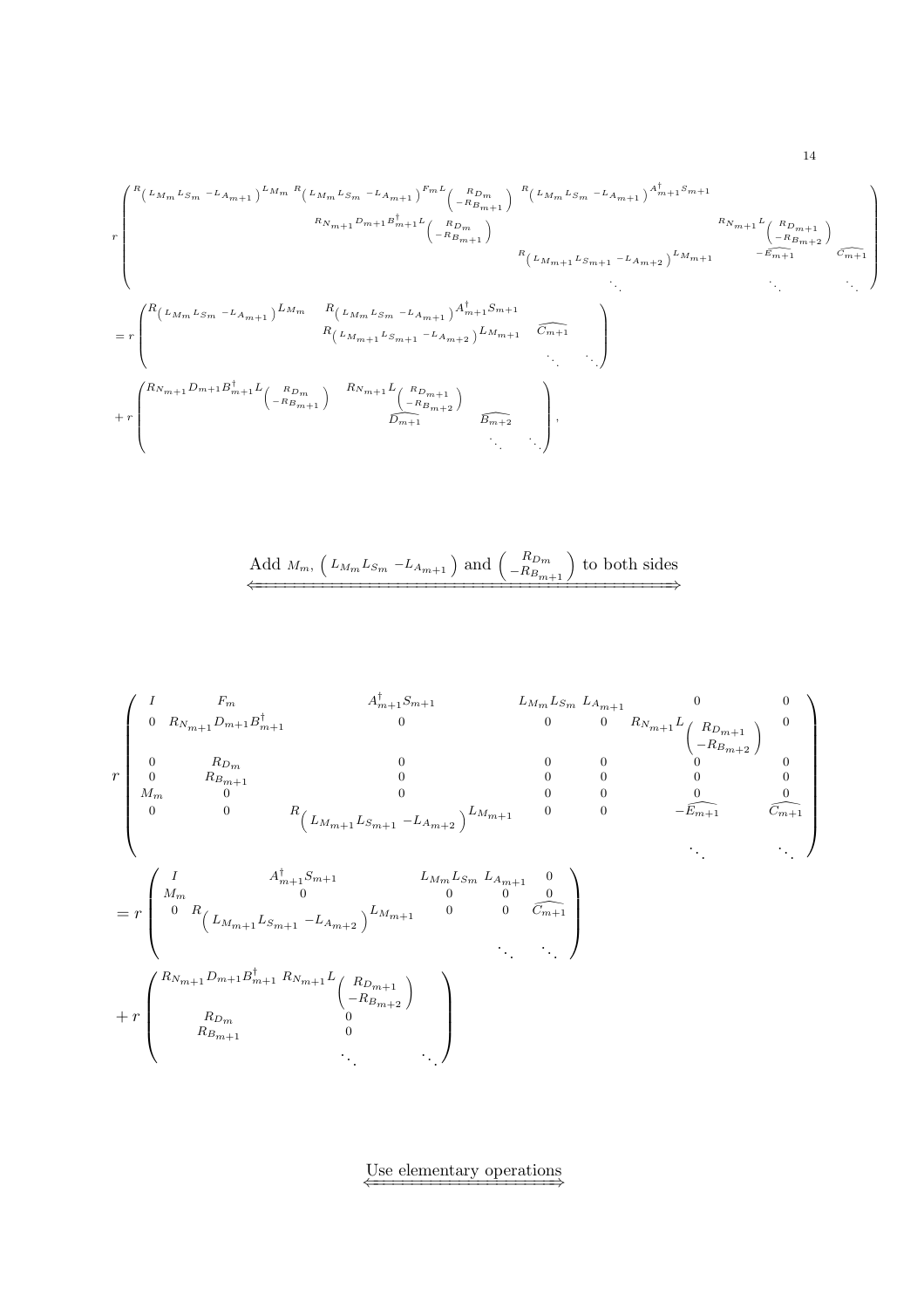$$
\begin{pmatrix}\nI & F_m & A_{m+1}^{\dagger} S_{m+1} & L_{A_{m+1}} & 0 & 0 \\
0 & R_{N_{m+1}} D_{m+1} B_{m+1}^{\dagger} & 0 & 0 & R_{N_{m+1}} L_{\left(\begin{array}{c} R_{D_{m+1}} \\ R_{D_{m+2}} \end{array}\right)} & 0 \\
\begin{array}{cccccc}\n0 & R_{D_m} & 0 & 0 & 0 & 0 \\
0 & R_{B_{m+1}} & 0 & 0 & 0 & 0 \\
0 & 0 & R_{\left(\begin{array}{c} L_{M_{m+1}} L_{S_{m+1}} - L_{A_{m+2}} \end{array}\right)} L_{M_{m+1}} & 0 & -\overline{E_{m+1}} & \overline{C_{m+1}} \\
\end{array} \\
= r \begin{pmatrix}\nI & A_{m+1}^{\dagger} S_{m+1} & L_{A_{m+1}} & 0 & 0 & 0 \\
0 & R_{\left(\begin{array}{c} L_{M_{m+1}} L_{S_{m+1}} - L_{A_{m+2}} \end{array}\right)} L_{M_{m+1}} & 0 & \overline{C_{m+1}} \\
\vdots & \vdots & \ddots & \ddots\n\end{array} \\
+ r \begin{pmatrix}\nR_{N_{m+1}} D_{m+1} B_{m+1}^{\dagger} & R_{N_{m+1}} L_{\left(\begin{array}{c} R_{D_{m+1}} \\ R_{D_{m}} \end{array}\right)} & 0 & 0 & 0 \\
R_{B_{m+1}} & 0 & 0 & 0 \\
\end{pmatrix} & \begin{array}{c}\n\ddots & \ddots \\
\ddots & \ddots\n\end{array}\n\end{pmatrix}
$$

### Add  $A_{m+1}$ ,  $A_m$ ,  $D_m$ , and  $B_{m+1}$  to both sides



Use  $(3.42)$  $(3.42)$  $(3.42)$  and  $(3.45)$  $(3.45)$  $(3.45)$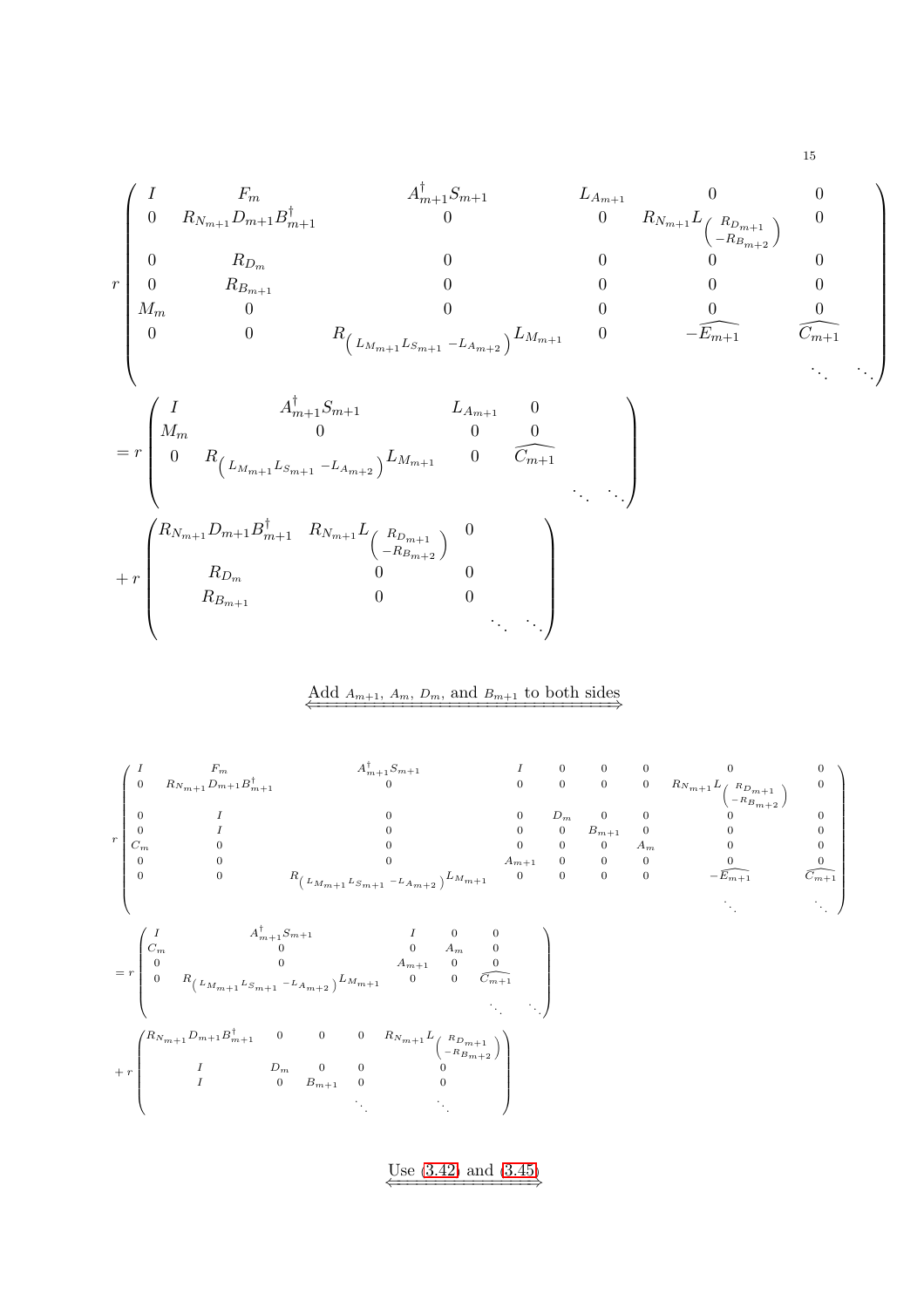

 $\overline{\text{Add } N_{m+1} \text{ and } M_{m+1} \text{ to both sides}}$ 



Use elementary operations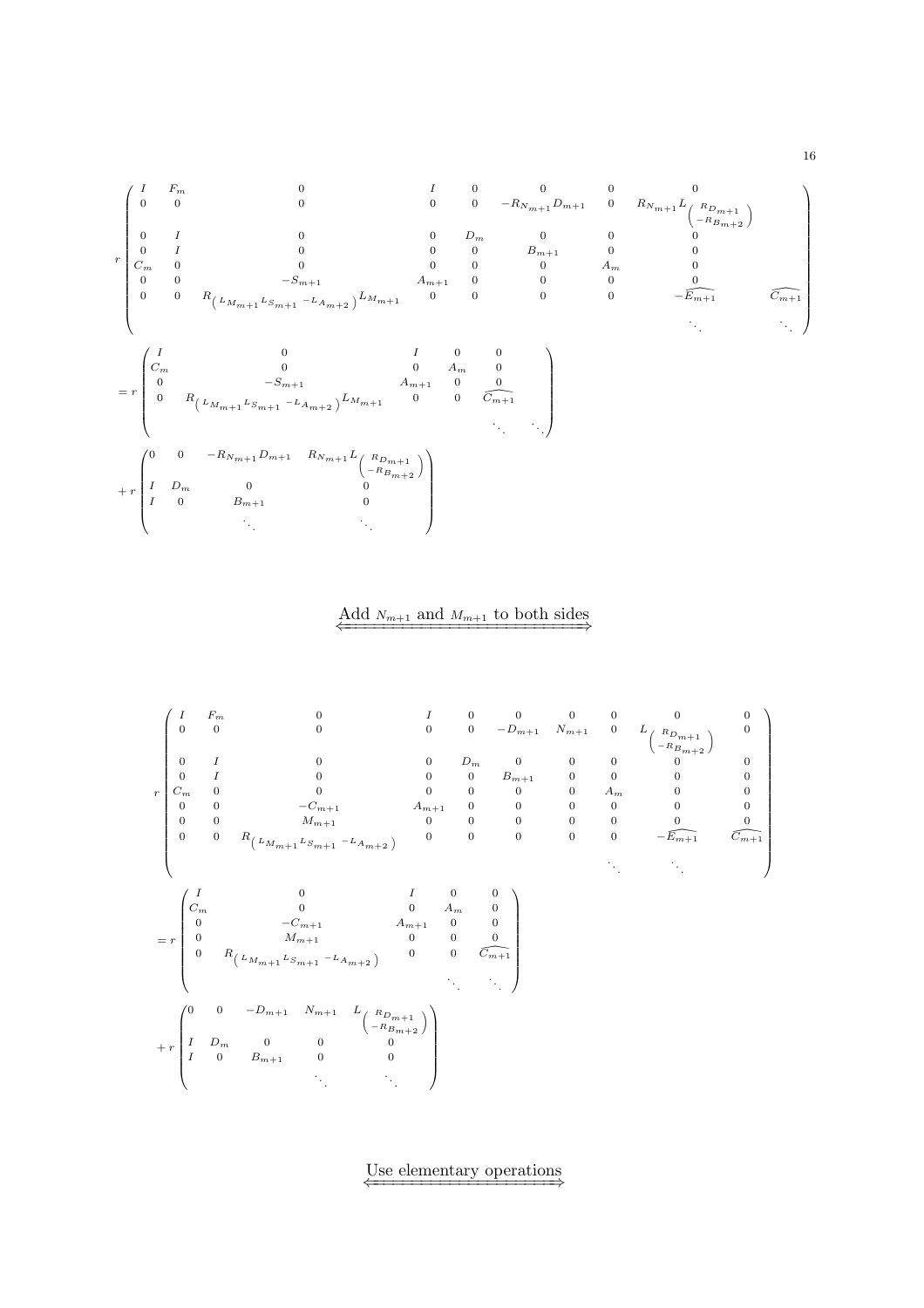$$
r \begin{pmatrix} I & F_m & 0 & I & 0 & 0 & 0 & 0 & 0 \\ 0 & 0 & 0 & 0 & -D_{m+1} & 0 & L_{R_{D_{m+1}}} & 0 \\ 0 & I & 0 & 0 & 0 & D_m & 0 & 0 & 0 & 0 \\ 0 & I & 0 & 0 & 0 & 0 & B_{m+1} & 0 & 0 & 0 \\ C_m & 0 & 0 & 0 & 0 & 0 & 0 & A_m & 0 & 0 \\ 0 & 0 & -C_{m+1} & A_{m+1} & 0 & 0 & 0 & 0 & 0 \\ 0 & 0 & R_{L_{M_{m+1}}L_{S_{m+1}}-L_{A_{m+2}}} & 0 & 0 & 0 & 0 & -\widetilde{E_{m+1}} & \widetilde{C_{m+1}} \\ \end{pmatrix}
$$
  
= 
$$
r \begin{pmatrix} I & 0 & I & 0 & 0 \\ C_m & 0 & 0 & A_m & 0 \\ 0 & -C_{m+1} & A_{m+1} & 0 & 0 \\ 0 & R_{L_{M_{m+1}}L_{S_{m+1}}-L_{A_{m+2}}} & 0 & 0 & \widetilde{C_{m+1}} \\ 0 & R_{L_{M_{m+1}}L_{S_{m+1}}-L_{A_{m+2}}} & \ddots & \ddots \end{pmatrix}
$$
  
+ 
$$
r \begin{pmatrix} 0 & 0 & -D_{m+1} & L_{R_{D_{m+1}}} \\ I & D_m & 0 & 0 \\ I & 0 & B_{m+1} & 0 \\ \vdots & \vdots & \ddots & \ddots \end{pmatrix}
$$

## $\frac{\text{Use } (3.38)}{}$  $\frac{\text{Use } (3.38)}{}$  $\frac{\text{Use } (3.38)}{}$

$$
r\begin{pmatrix}I&X_{m+1}^{2}-X_{m+1}^{1}&&0&I&0&0&0&0&0\\0&0&0&0&0&-D_{m+1}&0&L_{\left(\begin{array}{c}R_{D_{m+1}}\\-R_{B_{m+2}}\end{array}\right)}&0\\0&I&0&0&D_{m}&0&0&0&0\\0&I&0&0&0&B_{m+1}&0&0&0\\C_{m}&0&0&0&0&A_{m}&0&0\\0&0&-C_{m+1}&A_{m+1}&0&0&0&0\\0&0&0&R_{\left(\begin{array}{c}L_{M_{m+1}}L_{S_{m+1}}-L_{A_{m+2}}\end{array}\right)}&0&0&0&0&0&0\\0&0&0&0&0&0&0\\0&0&0&A_{m}&0&0&0\\0&-C_{m+1}&A_{m+1}&0&0&0\\0&0&0&A_{m}&0&0\\0&R_{\left(\begin{array}{c}L_{M_{m+1}}L_{S_{m+1}}-L_{A_{m+2}}\end{array}\right)}&0&0&0&0&0\\0&0&0&0&0&0\\0&0&0&0&0&0\\0&0&0&0&0&0\\0&0&0&0&0&0\\0&0&0&0&0&0\\0&0&0&0&0&0\\0&0&0&0&0&0\\0&0&0&0&0&0\\0&0&0&0&0&0\\0&0&0&0&0&0\\0&0&0&0&0&0\\0&0&0&0&0&0\\0&0&0&0&0&0\\0&0&0&0&0&0\\0&0&0&0&0&0\\0&0&0&0&0&0\\0&0&0&0&0&0\\0&0&0&0&0&0\\0&0&0&0&0&0\\0&0&0&0&0&0\\0&0&0&0&0&0\\0&0&0&0&0&0\\0&0&0&0&0&0\\0&0&0&0&0&0\\0&0&0&0&0&0\\0&0&0&0&0&0\\0&0&0&0&0&0\\0&0&0&0&0&0\\0&0&0&0&0&0\\0&0&0&0&0&0\\0&0&0&0&0&0\\0&0&0&0&0&0\\0&0&0&0&0
$$

 $\begin{pmatrix} 0 & 0 & -D_{m+1} & L_{\begin{pmatrix} R_{D_{m+1}} \\ -R_{B_{m+2}} \end{pmatrix}} \end{pmatrix}$  $I$   $D_m$  0 0  $I \qquad 0 \qquad B_{m+1} \qquad \qquad 0$ . . . . . .  $\overline{\phantom{a}}$ 

 $\overline{ }$ 

 $+ r$ 

 $\begin{array}{c} \hline \end{array}$ 

Use elementary operations,  $(3.39)$  and  $(3.40)$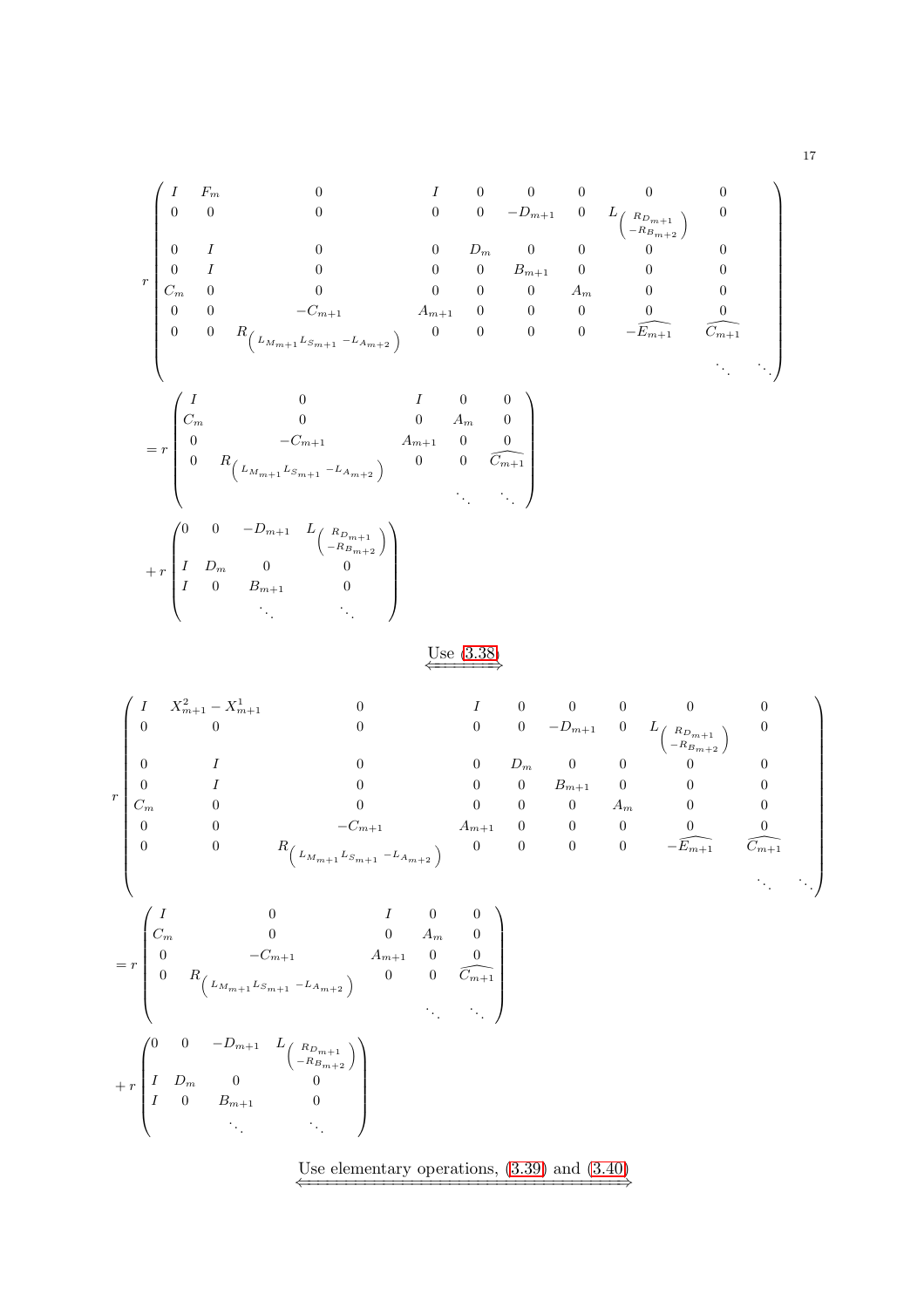$$
r \begin{pmatrix}\nI & 0 & 0 & 0 & 0 & 0 & 0 & 0 & 0 & 0 \\
0 & 0 & 0 & 0 & -D_{m+1} & 0 & L_{R_{D_{m+2}}} \\
0 & I & 0 & 0 & 0 & 0 & 0 & 0 & 0 \\
0 & 0 & 0 & 0 & -D_{m} & B_{m+1} & 0 & 0 & 0 \\
0 & 0 & 0 & -C_{m} & -E_{m} & 0 & A_{m} & 0 & 0 \\
0 & 0 & -C_{m+1} & A_{m+1} & 0 & A_{m+1}X_{m+1}^{2}B_{m+1} & 0 & 0 & 0 \\
0 & 0 & R_{L_{M_{m+1}}L_{S_{m+1}}-L_{A_{m+2}}} & 0 & 0 & 0 & 0 & -E_{m+1} & C_{m+1} \\
0 & 0 & 0 & -C_{m} & A_{m} & 0 & 0 & -E_{m+1} & C_{m+1} \\
0 & 0 & -C_{m+1} & A_{m+1} & 0 & 0 & 0 & 0 & 0 \\
0 & 0 & -C_{m+1} & A_{m+1} & 0 & 0 & 0 & 0 & 0 \\
0 & R_{L_{M_{m+1}}L_{S_{m+1}}-L_{A_{m+2}}} & 0 & 0 & 0 & 0 & 0 & 0 \\
0 & 0 & 0 & 0 & 0 & 0 & 0 & 0 \\
0 & -D_{m} & B_{m+1} & 0 & 0 & 0 & 0\n\end{pmatrix}
$$

⇐⇒

r A<sup>m</sup> E<sup>m</sup> C<sup>m</sup> D<sup>m</sup> Bm+1 Am+1 −Am+1X<sup>2</sup> <sup>m</sup>+1Bm+1 Cm+1 Dm+1 −L <sup>R</sup>Dm+1 <sup>−</sup>RBm+2 R <sup>L</sup>Mm+1LSm+1 <sup>−</sup>LAm+2 <sup>−</sup>E\m+1 <sup>C</sup>\m+1 <sup>D</sup>\m+1 \ <sup>B</sup>\m+2 Am+2 . . . . . . = r A<sup>m</sup> C<sup>m</sup> Am+1 Cm+1 R <sup>L</sup>Mm+1LSm+1 <sup>−</sup>LAm+2 <sup>C</sup>\m+1 <sup>A</sup>\m+2 . . . + r D<sup>m</sup> Bm+1 Dm+1 −L <sup>R</sup>Dm+1 <sup>−</sup>RBm+2 <sup>D</sup>\m+1 <sup>B</sup>\m+2 . . . . . . (3.46)

Continuing in this way, we obtain that

<span id="page-17-0"></span> $(3.46) \Longleftrightarrow$  $(3.46) \Longleftrightarrow$  $(3.46) \Longleftrightarrow$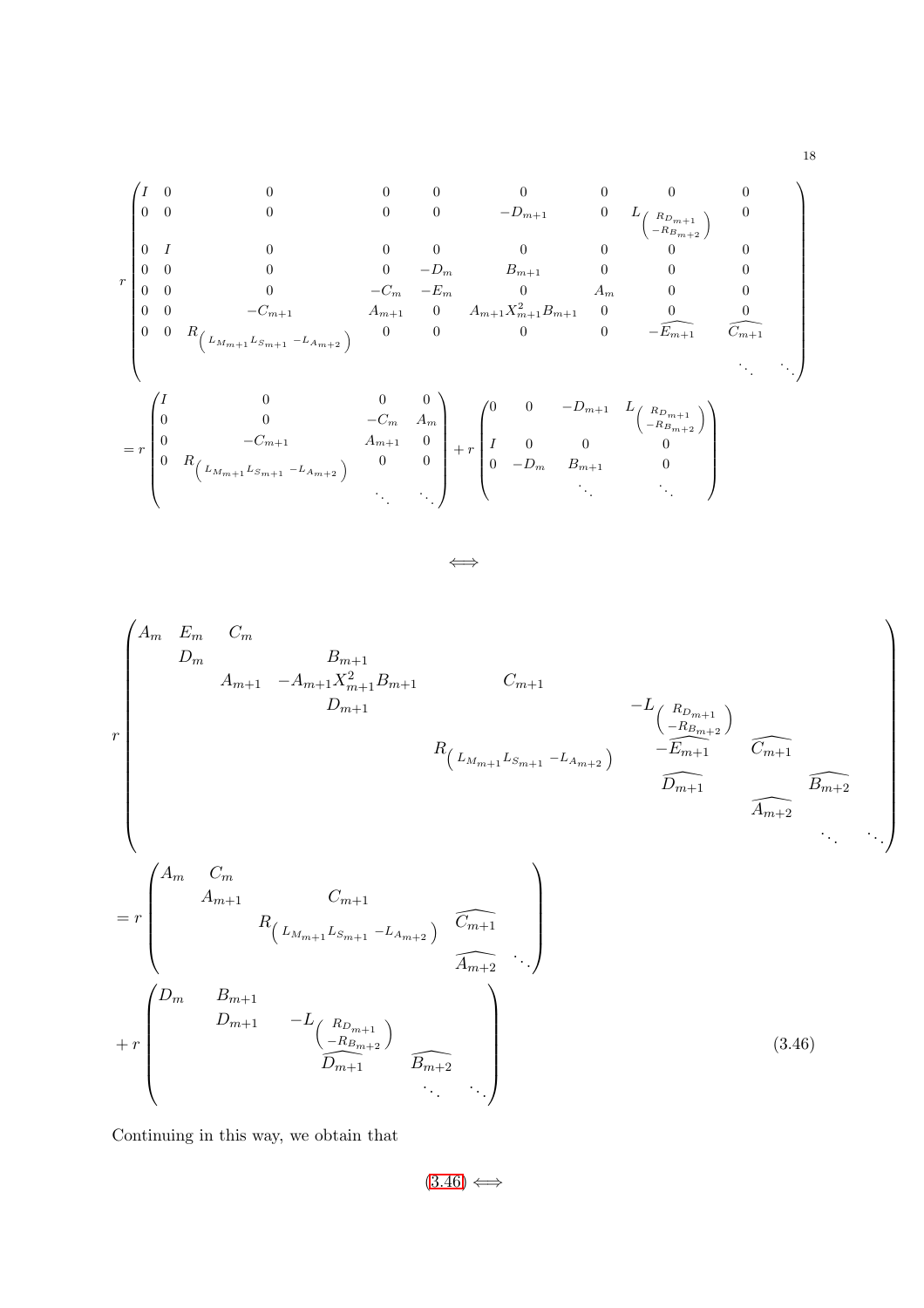r A<sup>m</sup> E<sup>m</sup> C<sup>m</sup> D<sup>m</sup> B<sup>m</sup>+1 A<sup>m</sup>+1 −E<sup>m</sup>+1 C<sup>m</sup>+1 . . . . . . . . . D<sup>n</sup>−<sup>1</sup> B<sup>n</sup> A<sup>n</sup> (−1)<sup>n</sup>−<sup>m</sup>AnX 2 <sup>n</sup>B<sup>n</sup> C<sup>n</sup> <sup>D</sup><sup>n</sup> <sup>−</sup>L <sup>R</sup>Dn <sup>−</sup>RBn+1 R <sup>L</sup>Mn <sup>L</sup>Sn <sup>−</sup>LAn+1 (−1)<sup>n</sup>−<sup>m</sup>Ec<sup>n</sup> <sup>C</sup>c<sup>n</sup> = A<sup>m</sup> C<sup>m</sup> A<sup>m</sup>+1 C<sup>m</sup>+1 . . . . . . A<sup>n</sup> C<sup>n</sup> R <sup>L</sup>Mn <sup>L</sup>Sn <sup>−</sup>LAn+1 <sup>C</sup>c<sup>n</sup> + r D<sup>m</sup> B<sup>m</sup>+1 D<sup>m</sup>+1 B<sup>m</sup>+2 . . . . . . <sup>D</sup><sup>n</sup> <sup>L</sup> <sup>R</sup>Dn <sup>−</sup>RBn+1 

Add 
$$
(L_{M_n}L_{S_n} - L_{A_{n+1}})
$$
 and  $\begin{pmatrix} R_{D_n} \\ -R_{B_{n+1}} \end{pmatrix}$  to both sides

r A<sup>m</sup> E<sup>m</sup> C<sup>m</sup> D<sup>m</sup> B<sup>m</sup>+1 A<sup>m</sup>+1 −E<sup>m</sup>+1 C<sup>m</sup>+1 . . . . . . . . . D<sup>n</sup>−<sup>1</sup> B<sup>n</sup> A<sup>n</sup> (−1)<sup>n</sup>−<sup>m</sup>AnX 2 <sup>n</sup>B<sup>n</sup> C<sup>n</sup> D<sup>n</sup> I I (−1)<sup>n</sup>−m+1F<sup>n</sup> A † <sup>n</sup>+1S<sup>n</sup>+1 L<sup>A</sup>n+1 R<sup>D</sup><sup>n</sup> R<sup>B</sup>n+1 = r A<sup>m</sup> C<sup>m</sup> A<sup>m</sup>+1 C<sup>m</sup>+1 . . . . . . A<sup>n</sup> C<sup>n</sup> I A† <sup>n</sup>+1S<sup>n</sup>+1 L<sup>A</sup>n+1 + r D<sup>m</sup> B<sup>m</sup>+1 D<sup>m</sup>+1 B<sup>m</sup>+2 . . . . . . D<sup>n</sup> I R<sup>D</sup><sup>n</sup> R<sup>B</sup>n+1 

Add  $D_n$  and  $B_{n+1}$  to both sides and use  $(3.42)$ ,  $(3.39)$  and  $(3.40)$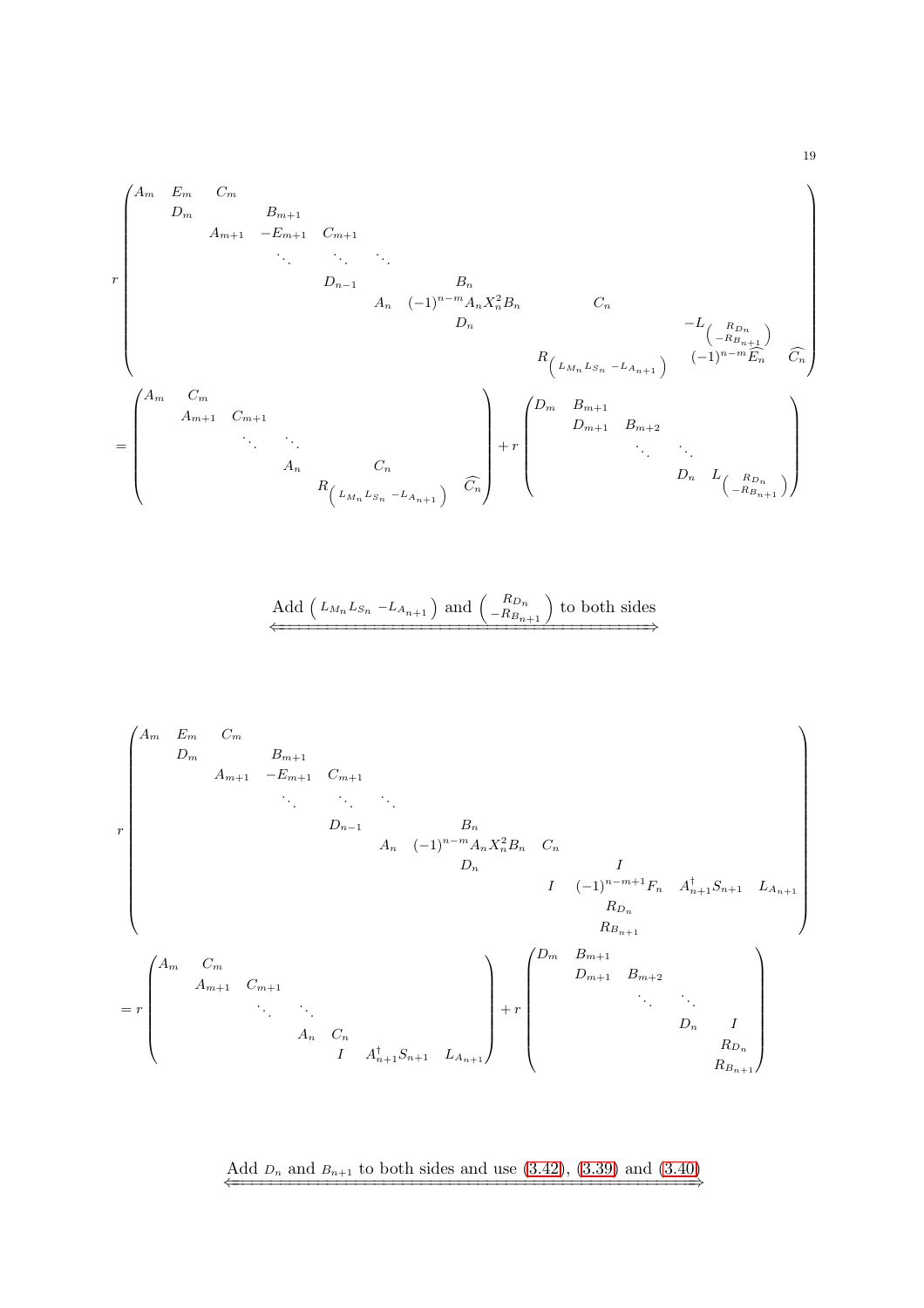$$
\begin{pmatrix}\nA_m & E_m & C_m \\
\vdots & \vdots & \vdots \\
D_{n-1} & B_n & \\
& D_n & A_n & (-1)^{n-m} A_n X_n^2 B_n & C_n\n\end{pmatrix}
$$
\n
$$
I \begin{pmatrix}\nI & D_n & & \\
I & D_n & & \\
& I & D_n \\
& & & I\n\end{pmatrix}
$$
\n
$$
C_{n+1} \begin{pmatrix}\nA_m & C_m & & \\
A_{m+1} & C_{m+1} & & \\
& \vdots & \vdots & \vdots \\
A_n & C_n & & \\
& & & I\n\end{pmatrix} + r \begin{pmatrix}\nD_m & B_{m+1} & & & \\
D_{m+1} & B_{m+2} & & \\
& \ddots & \vdots & \\
D_n & I & & \\
& & & & I\n\end{pmatrix}
$$
\n
$$
B_{n+1}
$$
\n
$$
B_{n+1}
$$

Use elementary operations

r A<sup>m</sup> E<sup>m</sup> C<sup>m</sup> . . . . . . . . . Dn−<sup>1</sup> B<sup>n</sup> A<sup>n</sup> (−1)n−mE<sup>n</sup> C<sup>n</sup> D<sup>n</sup> Bn+1 An+1 (−1)n−m+1En+1 Cn+1 = r A<sup>m</sup> C<sup>m</sup> Am+1 Cm+1 . . . . . . An+1 Cn+1 + r D<sup>m</sup> Bm+1 Dm+1 Bm+2 . . . . . . D<sup>n</sup> Bn+1 

 $\Longleftrightarrow$  (2.[3\)](#page-2-0),  $(n - m > 1)$ .

Similarly, it can be found that

 $(3.31) \Longleftrightarrow (2.4), (n-m > 1),$  $(3.31) \Longleftrightarrow (2.4), (n-m > 1),$  $(3.31) \Longleftrightarrow (2.4), (n-m > 1),$  $(3.31) \Longleftrightarrow (2.4), (n-m > 1),$  $(3.31) \Longleftrightarrow (2.4), (n-m > 1),$  $(3.32) \Longleftrightarrow (2.5), (n-m>1),$  $(3.32) \Longleftrightarrow (2.5), (n-m>1),$  $(3.32) \Longleftrightarrow (2.5), (n-m>1),$  $(3.32) \Longleftrightarrow (2.5), (n-m>1),$  $(3.32) \Longleftrightarrow (2.5), (n-m>1),$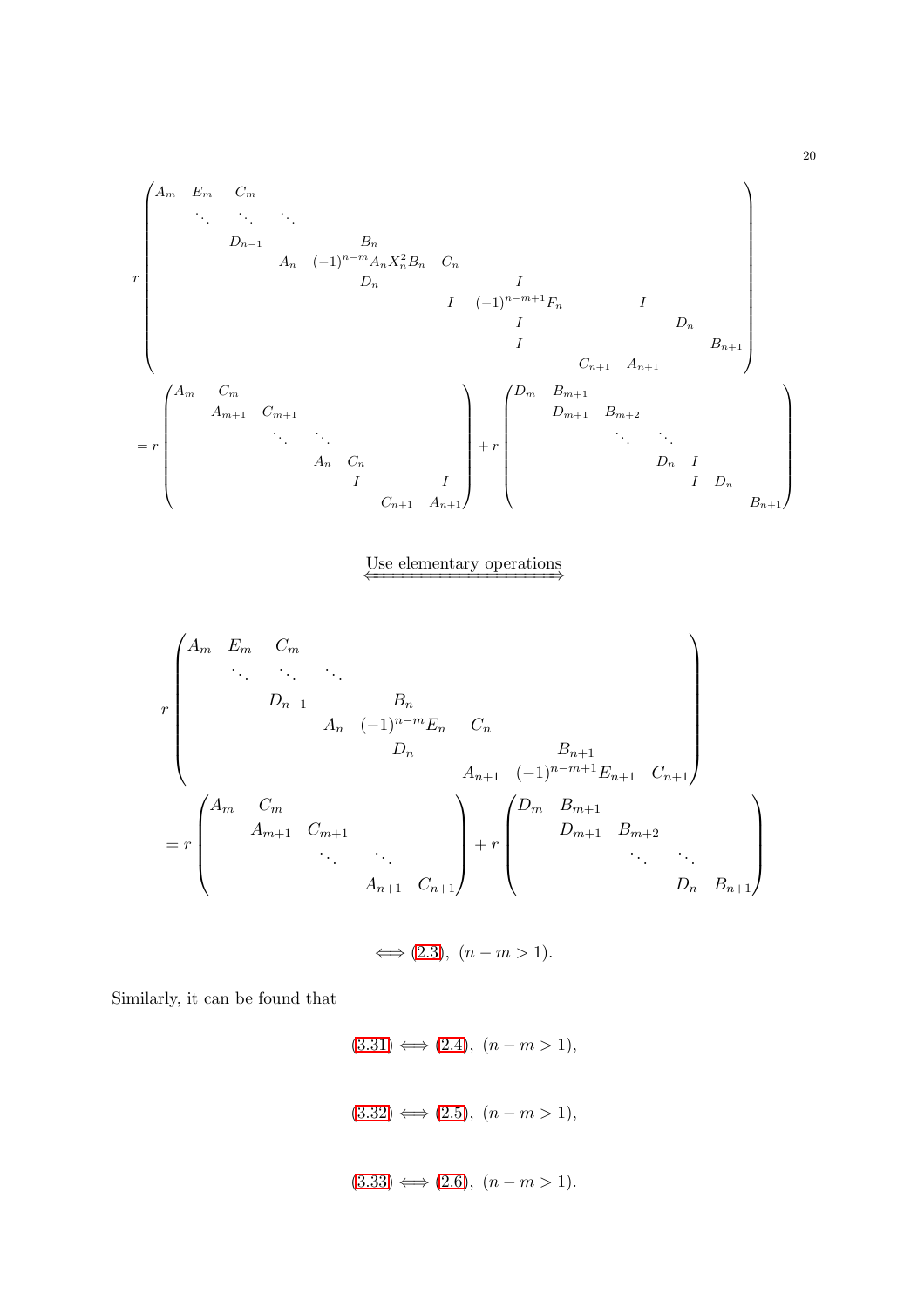As special cases of Theorem [2.1,](#page-1-0) solvability conditions to the following systems of one-sided Sylvester-type quaternion matrix equations can be given

$$
\begin{cases}\nA_1X_1 + X_2D_1 = E_1, \\
A_2X_2 + X_3D_2 = E_2, \\
A_3X_3 + X_4D_3 = E_3, \\
\vdots \\
A_kX_k + X_{k+1}D_k = E_k,\n\end{cases}
$$
\n(3.47)  
\n
$$
\begin{cases}\nA_1X_1 + X_2D_1 = E_1, \\
A_2X_3 + X_2D_2 = E_2, \\
A_3X_3 + X_4D_3 = E_3, \\
\vdots \\
A_kX_{2k+1} + X_{2k}D_k = E_{2k},\n\end{cases}
$$
\n(3.48)

$$
A_i X_k - X_j B_i = C_i, \ i = 1, \dots, n, \ k \neq j, \ k, j \in \{i, i+1\}. \tag{3.49}
$$

Some authors have considered the solvability conditions to one-sided Sylvester-type matrix equa-tions (e.g., [\[2\]](#page-21-3), [\[3\]](#page-21-4), [\[8\]](#page-22-3), [\[11\]](#page-22-4)).

### <span id="page-20-1"></span>4. Solvability conditions to the system [\(1.2\)](#page-1-1)

In this section, we use Theorem [2.1](#page-1-0) to give some solvability conditions to the system of quaternion matrix equations involving  $\eta$ -Hermicity

$$
\begin{cases}\nA_1 X_1 A_1^{\eta *} + C_1 X_2 C_1^{\eta *} = E_1, \\
A_2 X_2 A_2^{\eta *} + C_2 X_3 C_2^{\eta *} = E_2, \\
A_3 X_3 A_3^{\eta *} + C_3 X_4 C_3^{\eta *} = E_3, \\
\vdots \\
A_k X_k A_k^{\eta *} + C_k X_{k+1} C_k^{\eta *} = E_k,\n\end{cases} \quad X_i = X_i^{\eta *}. \tag{4.1}
$$

At first, we give the definition of  $\eta$ -Hermitian quaternion matrix.

**Definition 4.1** (*η*-Hermitian Matrix). [\[9\]](#page-22-5) *For*  $\eta \in \{\mathbf{i}, \mathbf{j}, \mathbf{k}\}\$ , a quaternion matrix A is said to be  $\eta$ -Hermitian if  $A = A^{\eta*}$ , where  $A^{\eta*} = -\eta A^* \eta$ .

<span id="page-20-0"></span>**Theorem 4.1.** *The system* [\(4.1\)](#page-20-1) *has an*  $\eta$ -Hermitian solution if and only if the following  $k(k+1)$ *rank equalities hold for all*  $i = 1, ..., k$  *and*  $1 \le m < n \le k$ 

<span id="page-20-2"></span>
$$
r\left(A_i \quad E_i \quad C_i\right) = r\left(A_i \quad C_i\right), \ r\left(A_i \quad E_i \atop 0 \quad C_i^{\eta*}\right) = r(A_i) + r(C_i), \tag{4.2}
$$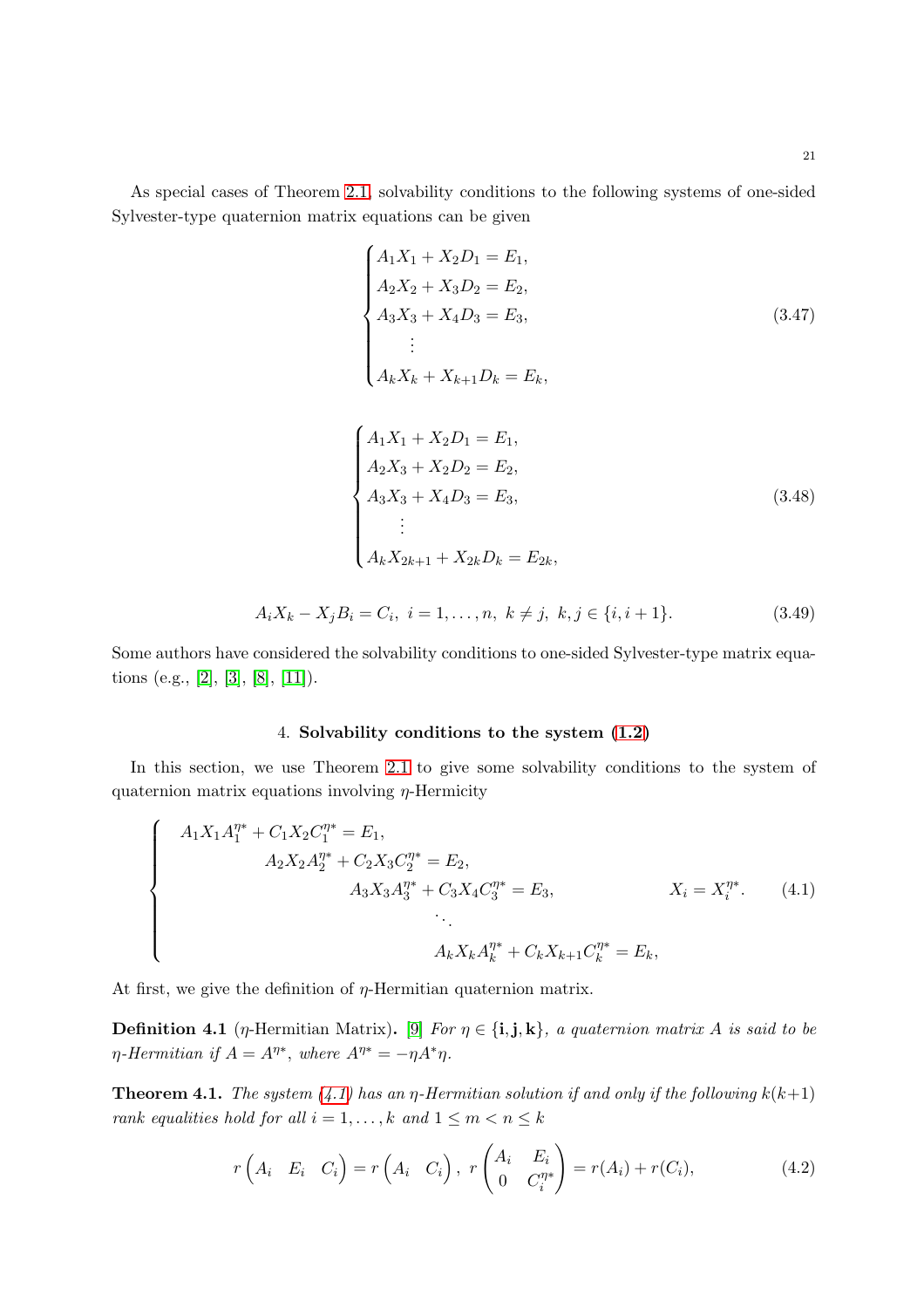$$
r\begin{pmatrix} A_m E_m & C_m & A_{m+1}^m & A_{m+1}^m \\ C_m^m & A_{m+1} - E_{m+1} & C_{m+1} \\ & \ddots & \ddots & \ddots \\ & & A_n & (-1)^{n-m} E_n \, C_n \end{pmatrix}
$$
\n
$$
= r \begin{pmatrix} A_m E_m & C_m & A_{m+1} & C_{m+1} \\ & A_{m+1} & C_{m+1} & A_{m+2} & \ddots \\ & \ddots & \ddots & \ddots \\ & & A_n C_n \end{pmatrix} + r \begin{pmatrix} C_m \\ & A_{m+1} & C_{m+1} \\ & A_{m+2} & \ddots \\ & & A_n \end{pmatrix}, \qquad (4.3)
$$
\n
$$
r \begin{pmatrix} A_m E_m & C_m & A_{m+1}^m & \ddots \\ & A_{m+1} - E_{m+1} & \ddots \\ & & \ddots & \ddots \\ & & & \ddots \\ & & & \ddots \\ & & & & \ddots \\ & & & & & \ddots \\ & & & & & & \ddots \\ & & & & & & \ddots \\ & & & & & & & \ddots \\ & & & & & & & \ddots \\ & & & & & & & \ddots \\ & & & & & & & \ddots \\ & & & & & & & \ddots \\ & & & & & & & & \ddots \\ & & & & & & & & \ddots \\ & & & & & & & & \ddots \\ & & & & & & & & \ddots \\ & & & & & & & & & \ddots \\ & &
$$

*where the blank entries in [\(4.2\)](#page-20-2)-[\(4.4\)](#page-21-5) are all zeros.*

*Proof.* The system  $(4.1)$  has an  $\eta$ -Hermitian solution if and only if the following system is consistent

$$
\begin{cases}\nA_1 Y_1 A_1^{\eta*} + C_1 Y_2 C_1^{\eta*} = E_1, \\
A_2 Y_2 A_2^{\eta*} + C_2 Y_3 C_2^{\eta*} = E_2, \\
A_3 Y_3 A_3^{\eta*} + C_3 Y_4 C_3^{\eta*} = E_3, \\
&\ddots \\
A_k Y_k A_k^{\eta*} + C_k Y_{k+1} C_k^{\eta*} = E_k.\n\end{cases}
$$

In this case, the general  $\eta$ -Hermitian solution to the system  $(4.1)$  can be expressed as

<span id="page-21-5"></span>
$$
X_i = \frac{Y_i + Y_i^{\eta*}}{2}.
$$

The solvability conditions [\(4.2\)](#page-20-2)-[\(4.4\)](#page-21-5) can be obtained by using Theorem [2.1.](#page-1-0)  $\Box$ 

#### **REFERENCES**

- <span id="page-21-3"></span><span id="page-21-0"></span>[1] J.K. Baksalary, R. Kala, The matrix equation  $AXB + CYD = E$ , Linear Algebra Appl. 30 (1980) 141-147.
- [2] A. Dmytryshyn, B. Kågström, Coupled Sylvester-type matrix equations and block diagonalization, SIAM J. Matrix Anal. Appl. 36 (2)(2015) 580–593.
- <span id="page-21-4"></span>[3] H. Flanders, H.K. Wimmer, On the matrix equations  $AX - XB = C$  and  $AX - YB = C$ . SIAM J. Appl. Math. 32 (1977) 707–710.
- <span id="page-21-1"></span>[4] Z.H. He, O.M. Agudelo, Q.W. Wang, B. De Moor, Two-sided coupled generalized Sylvester matrix equations solving using a simultaneous decomposition for fifteen matrices, Linear Algebra Appl. 496 (2016) 549–593.
- <span id="page-21-2"></span>[5] G. Marsaglia, G.P.H. Styan, Equalities and inequalities for ranks of matrices, *Linear and Multilinear Algebra* 2 (1974) 269–292.